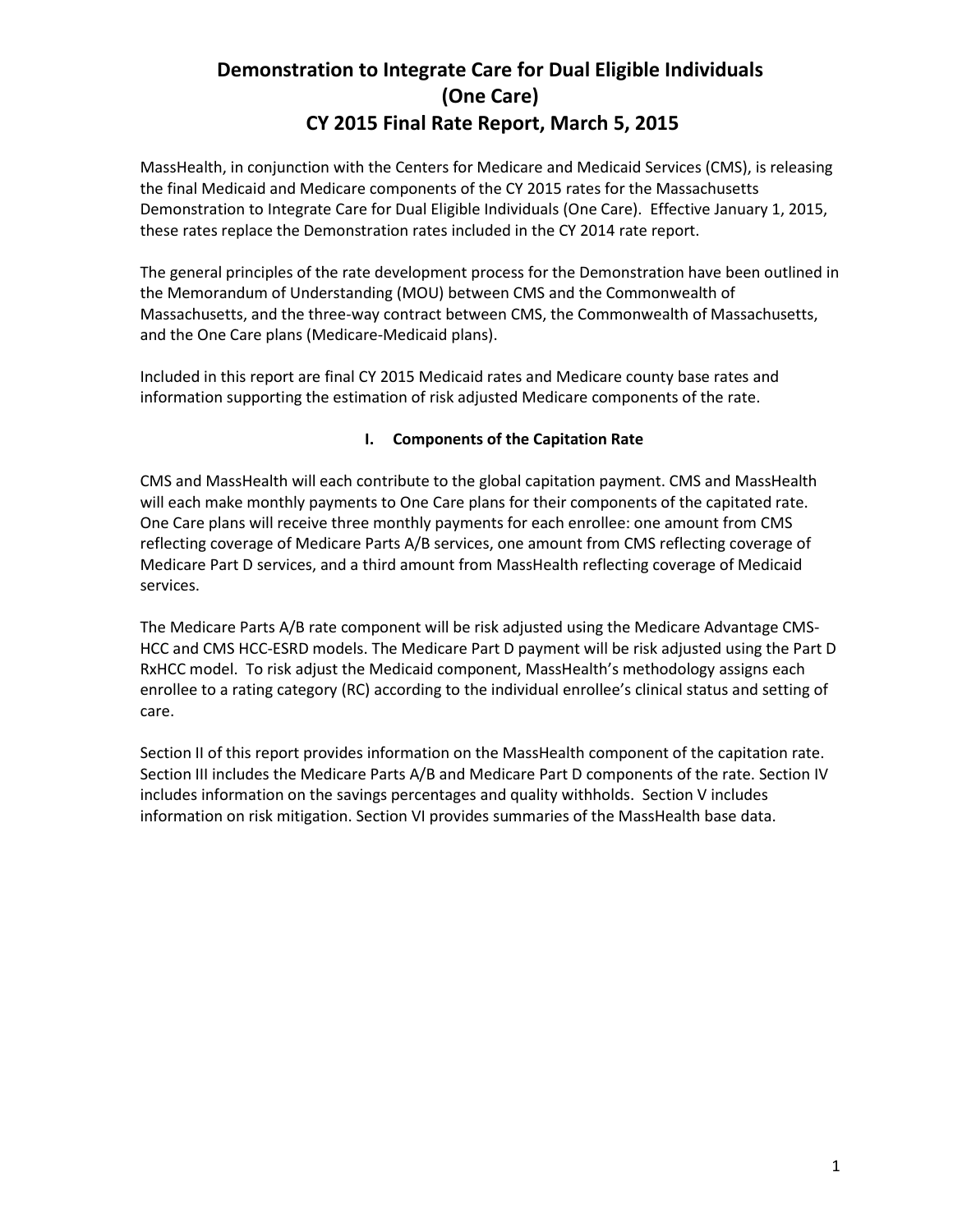### **II. MassHealth Component of the Rate – CY 2015**

MassHealth county rates are included below, accompanied by supporting information pertinent to their development. This content includes historical base data production details, adjustments applied to the historical base data, and trend factors used to project historical base data forward to the contract period.

### **MassHealth Component of Rate:**

MassHealth rates for CY2015 effective January 1, 2015 through December 31, 2015 are listed below, by Massachusetts county and MassHealth rating category for the Demonstration. A savings percentage of 0.5% (see Section IV) has been applied to the 2015 rates below. The rates below do not include application of the 2% quality withhold (see Section IV).

| <b>MassHealth Component of County Rate</b><br>Effective January 1, 2015 through December 31, 2015                                                                                                                                                                                                                                                 |          |          |          |            |            |            |  |
|---------------------------------------------------------------------------------------------------------------------------------------------------------------------------------------------------------------------------------------------------------------------------------------------------------------------------------------------------|----------|----------|----------|------------|------------|------------|--|
| $C2A -$<br>$C2B -$<br>$C3B - Very$<br>$C1 -$<br>$C3A - High$<br><b>Community</b><br>$F1 -$<br><b>Community</b><br>High<br>Facility-<br>County<br>Community<br>High<br><b>Very High</b><br>Community<br>Community<br><b>Behavioral</b><br>Other<br><b>Behavioral</b><br><b>Need</b><br>based Care<br><b>Need</b><br><b>Health</b><br><b>Health</b> |          |          |          |            |            |            |  |
| Essex                                                                                                                                                                                                                                                                                                                                             | \$115.72 | \$357.66 | \$535.96 | \$2,860.50 | \$5,442.14 | \$8,871.88 |  |
| Franklin                                                                                                                                                                                                                                                                                                                                          | \$109.08 | \$332.87 | \$498.38 | \$2,628.14 | \$4,998.29 | \$7,689.41 |  |
| Hampden                                                                                                                                                                                                                                                                                                                                           | \$109.08 | \$332.87 | \$498.38 | \$2,628.14 | \$4,998.29 | \$7,689.41 |  |
| Hampshire                                                                                                                                                                                                                                                                                                                                         | \$109.08 | \$332.87 | \$498.38 | \$2,628.14 | \$4,998.29 | \$7,689.41 |  |
| Middlesex                                                                                                                                                                                                                                                                                                                                         | \$115.72 | \$357.66 | \$535.96 | \$2,860.50 | \$5,442.14 | \$8,871.88 |  |
| <b>Norfolk</b>                                                                                                                                                                                                                                                                                                                                    | \$115.72 | \$357.66 | \$535.96 | \$2,860.50 | \$5,442.14 | \$8,871.88 |  |
| Plymouth                                                                                                                                                                                                                                                                                                                                          | \$132.31 | \$415.08 | \$623.14 | \$2,911.99 | \$5,535.55 | \$7,426.33 |  |
| Suffolk                                                                                                                                                                                                                                                                                                                                           | \$115.72 | \$357.66 | \$535.96 | \$2,860.50 | \$5,442.14 | \$8,871.88 |  |
| Worcester                                                                                                                                                                                                                                                                                                                                         | \$109.08 | \$332.87 | \$498.38 | \$2,628.14 | \$4,998.29 | \$7,689.41 |  |

### **Historical Base Data Development:**

The historical Medicaid and crossover expenditures for SFY2012 and SFY2013, with incurred but not reported (IBNR) completion adjustments applied, formed the historical base data used to develop the MassHealth component of the rates.

The historical base data can be created by taking Medicaid and crossover expenditures reported in the MassHealth Information Sharing Package shared with One Care plans, using the mapping provided below to map detailed base data categories of service to rate development categories of service, mapping One Care counties to geographic regions (see *Counties and Regions* subsection), and applying the completion factors also included below. For convenience, per member per month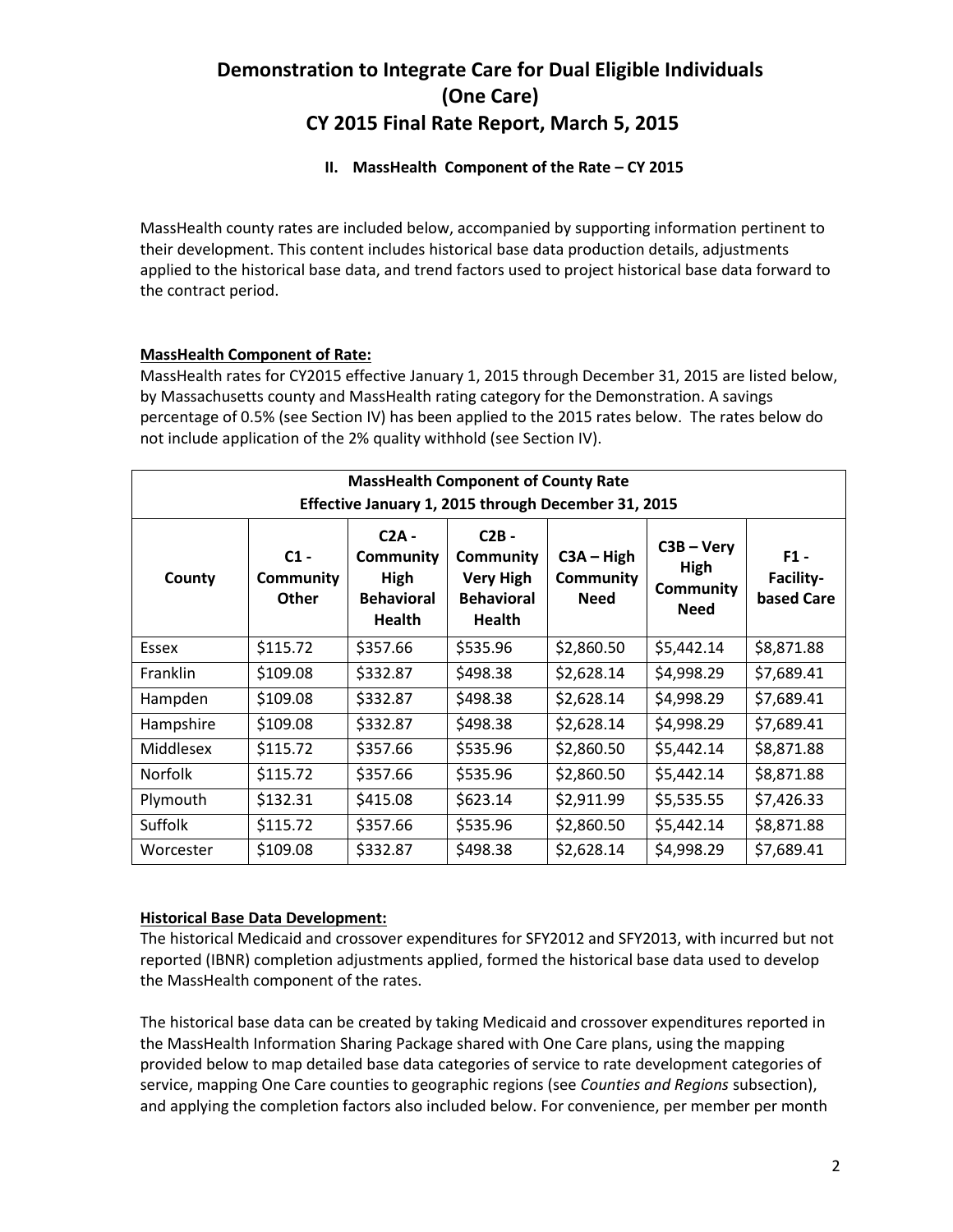(PMPM) expenditures with IBNR are provided at the end of this report in Section VI for Medicaid and crossover claims by calendar year, region, rating category and category of service.

### *Rating Categories*:

MassHealth assigns members to a rating category based on institutional status (long-term facility versus community), diagnosis information, and the minimum data set — home care (MDS–HC) assessment tool. Because rates are set based on historical FFS claims data, for rate-setting purposes MassHealth stratifies members into rating categories using a proxy method, which is summarized in the table below.

| <b>Rating Category</b>  | <b>Description</b>                                                                                                                                                                                                                                                                                      |  |  |  |
|-------------------------|---------------------------------------------------------------------------------------------------------------------------------------------------------------------------------------------------------------------------------------------------------------------------------------------------------|--|--|--|
| F1: Facility-Based Care | <b>Demonstration Process</b>                                                                                                                                                                                                                                                                            |  |  |  |
|                         | Includes individuals identified by MassHealth as having a long-term<br>facility stay of more than 90 days. Applicable facilities include nursing<br>facilities, chronic rehabilitation, and psychiatric hospitals.                                                                                      |  |  |  |
|                         | Proxy Method<br>The base data for this rating category was developed based on<br>member months and expenditures in a facility beyond the first 90<br>days. Applicable facilities include nursing facilities, chronic<br>rehabilitation, and psychiatric hospitals.                                      |  |  |  |
| C3: Community Tier 3    | <b>Demonstration Process</b>                                                                                                                                                                                                                                                                            |  |  |  |
|                         | Includes individuals who do not meet F1 criteria and for whom a<br>MDS-HC assessment indicates:                                                                                                                                                                                                         |  |  |  |
|                         | Have a skilled nursing need to be met by the One Care plan seven<br>$\bullet$<br>days a week.                                                                                                                                                                                                           |  |  |  |
|                         | Have two or more activities of daily living (ADL) limitations, and<br>$\bullet$<br>three or more days a week of skilled nursing needs to be met by<br>the One Care plan.                                                                                                                                |  |  |  |
|                         | Have four or more ADL limitations.                                                                                                                                                                                                                                                                      |  |  |  |
|                         | Proxy Method                                                                                                                                                                                                                                                                                            |  |  |  |
|                         | The base data for this rating category was developed based on<br>member months and expenditures not in F1 that are within episodes<br>of three plus consecutive months in which a member is in a facility<br>and/or using more than \$500 in community-based long-term services<br>and supports (LTSS). |  |  |  |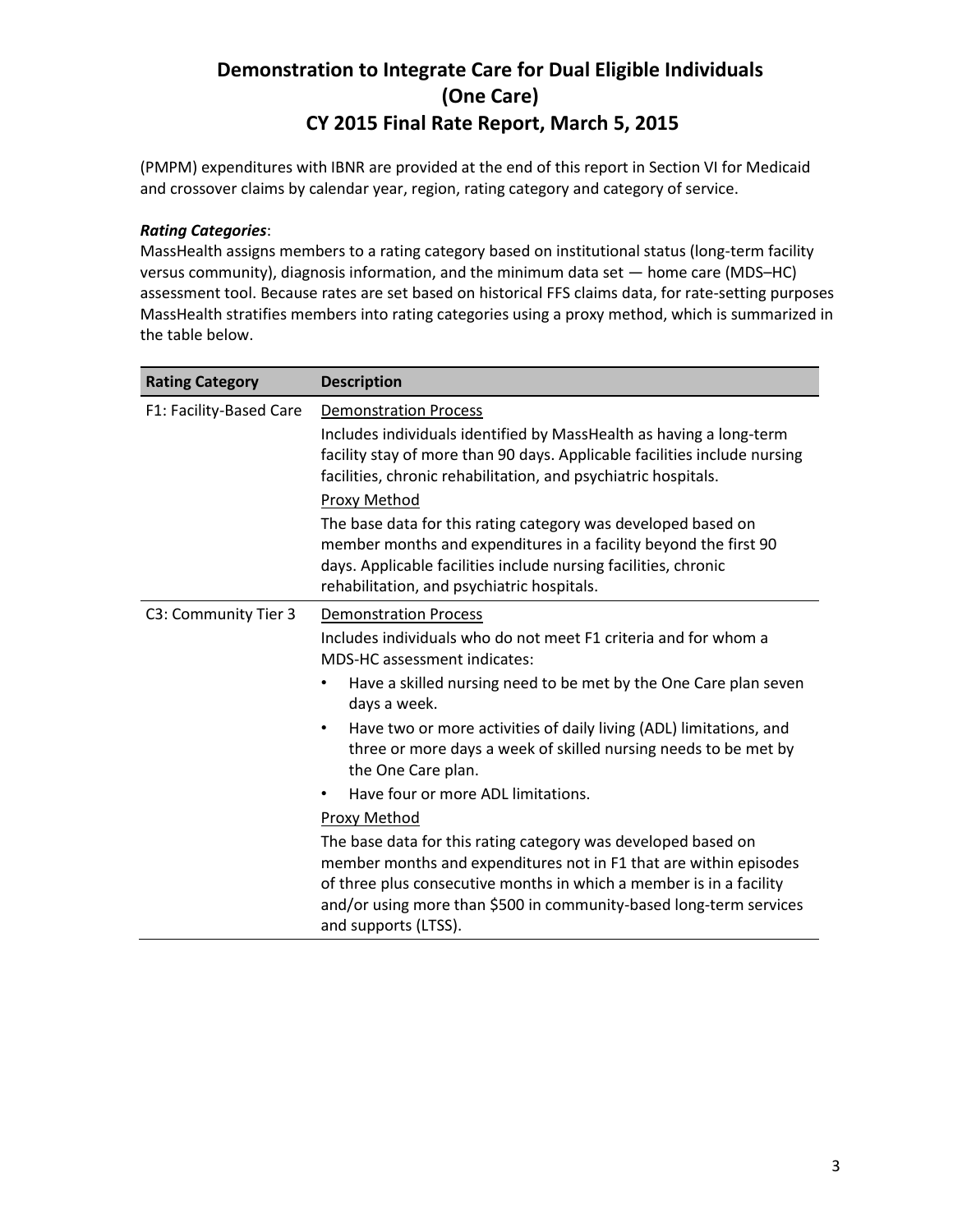| <b>Rating Category</b>                                            | <b>Description</b>                                                                                                                                                                                                                                                                                                                                                                                                                                                                                                                                                                                                                                                                                                                                                                                                                                                                |  |  |
|-------------------------------------------------------------------|-----------------------------------------------------------------------------------------------------------------------------------------------------------------------------------------------------------------------------------------------------------------------------------------------------------------------------------------------------------------------------------------------------------------------------------------------------------------------------------------------------------------------------------------------------------------------------------------------------------------------------------------------------------------------------------------------------------------------------------------------------------------------------------------------------------------------------------------------------------------------------------|--|--|
| C2: Community Tier 2                                              | <b>Demonstration Process</b><br>Includes individuals who do not meet F1 or C3 criteria and who have<br>one or more of the following behavioral health diagnoses listed by<br>ICD-9 code, validated by medical records, reflecting an ongoing,<br>chronic condition such as schizophrenia or episodic mood disorders,<br>psychosis, or alcohol/drug dependence, not in remission:<br>295.xx.<br>296.xx.<br>٠<br>298.9x.<br>$\bullet$<br>303.90, 303.91, 303.92.<br>$\bullet$<br>304.xx excluding 304.x3.<br>٠<br>Proxy Method<br>The base data for this rating category was developed based on<br>member months and expenditures not in F1 or C3, who had any claims<br>in the Medicaid FFS data with a qualifying diagnosis (listed above)<br>and/or non-outpatient claims in the Medicare-Medicaid crossover or<br>Medicare FFS data with a qualifying diagnosis (listed above). |  |  |
| C1: Community Tier 1<br>Community Other<br>$\qquad \qquad \qquad$ | <b>Demonstration Process</b><br>Includes individuals in the community who do not meet the F1, C3, or<br>C <sub>2</sub> criteria.<br>Proxy Method<br>The base data for this rating category was developed based on<br>member months and expenditures not in F1, C3, or C2.                                                                                                                                                                                                                                                                                                                                                                                                                                                                                                                                                                                                         |  |  |

After an enrollee is assessed, the MDS-HC assessed rating category may differ from the rating category into which he or she was proxied at enrollment. To address this issue, MassHealth began making retroactive rating category adjustments to plans' monthly capitation payments in October 2014, compensating plans for up to 3 months of difference between assessed and proxied rating categories.

### **C2 Rating Category Split**

In order to further mitigate risk of adverse risk selection to One Care plans, MassHealth will further refine the C2 RC, classifying enrollees into:

- C2A: Community Tier 2 Community High Behavioral Health
- C2B: Community Tier 2 Community Very High Behavioral Health

The C2B rating category includes all the requirements of the 2013 C2-Community High Behavioral Health rating category, but also includes criteria related to specific co-morbid behavioral health and substance abuse conditions. The C2B rating category will include individuals with at least one mental health diagnosis (295.xx, 296.xx, 298.9x), *and* at least one substance abuse diagnosis (303.90, 303.91, 303.92, 303.93, 304.xx). Any individual that meets the overall C2 criteria, but does not meet the C2B criteria, would be classified as C2A.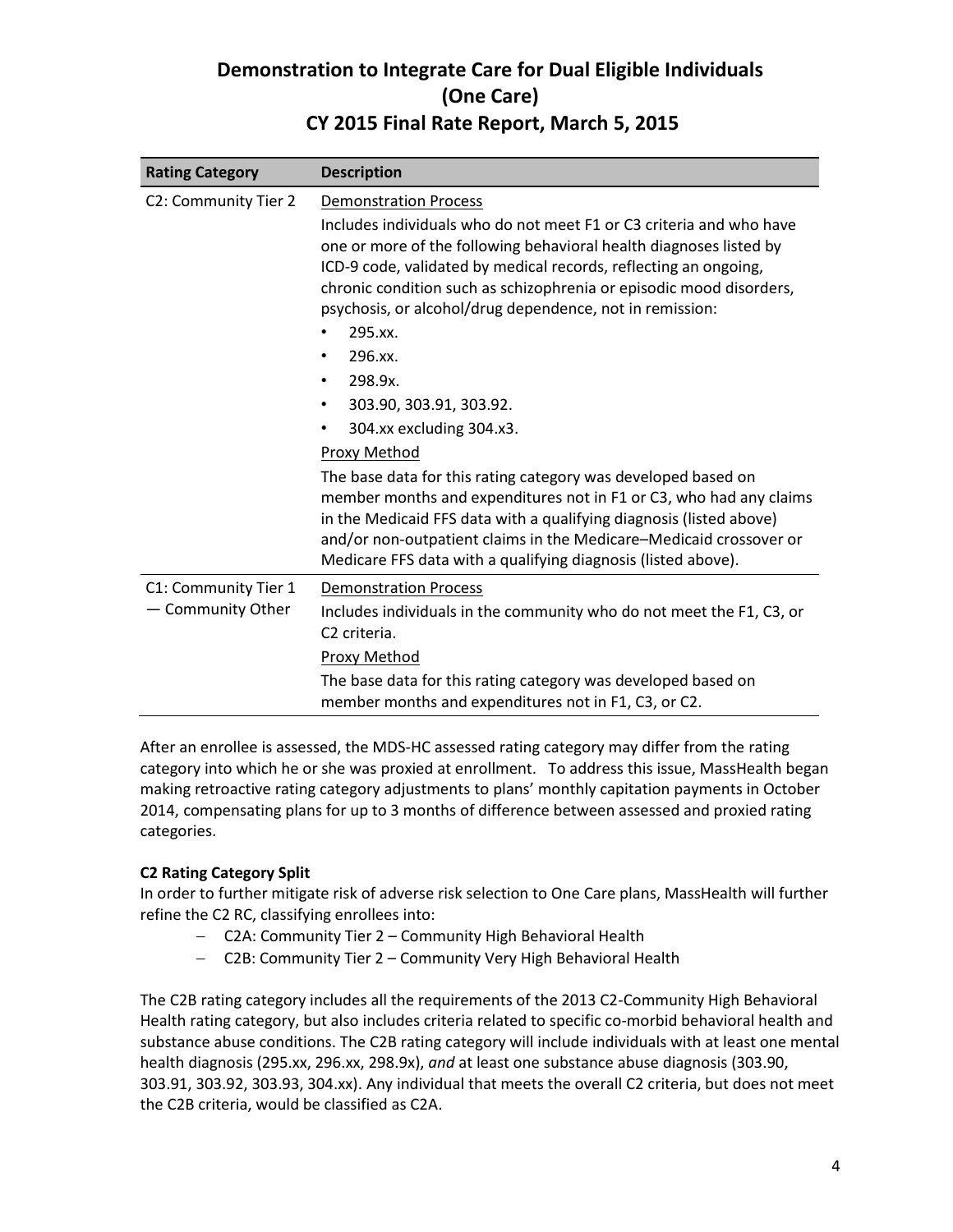### **C3 Rating Category Split**

In order to further mitigate risk of adverse risk selection to One Care plans, MassHealth will further refine the C3 RC, classifying enrollees into:

- C3A: Community Tier 3 High Community Need
- C3B: Community Tier 3 Very High Community Need

The C3B rating category includes all the requirements of the 2013 C3-High Community Needs rating category, but also includes criteria related to specific diagnoses. The C3B rating category will include individuals with a diagnosis of Quadriplegia (ICD-9 344.0x and 343.2x), ALS (ICD-9 335.20), Muscular Dystrophy (ICD-9 359.0x and 359.1x), and/or Respirator Dependence (ICD-9 V461x). Any individual that meets the overall C3 criteria, but does not meet the C3B criteria, would be classified as C3A.

### **Rate Relativity Factors**

The rate relativity process used to develop the capitation rates for the C2A/C2B and C3A/C3B rating categories can be described at a high level as:

- Relative total costs of C2A/C2B and C3A/C3B to the overall C2 and C3 rating categories, respectively, were developed using the base data.
- Projected costs for the C2 and C3 rating categories were developed by region following the same process as was used for CY 2013 rates.
- The C2A/C2B and the C3A/C3B relativity factors were applied to the total projected medical PMPM for the C2 and C3 rating categories, respectively, to develop projected costs for the C2A/C2B and C3A/C3B rating categories.
- Adjustments for administration, seasonality, savings and enrollee contribution to care were applied to produce the final capitation rates.

The C2A and C2B rate relativity factors applied to the C2 projected expenditures are:

|     | Eastern | Western | The Cape |
|-----|---------|---------|----------|
| C2A | $-9.4%$ | -8.5%   | $-8.9%$  |
| 7R  | 37.4%   | 38.8%   | 38.3%    |

The C3A and C3B rate relativity factors applied to the C3 projected expenditures are:

|     | Eastern | Western | The Cape |
|-----|---------|---------|----------|
| C3A | $-6.7%$ | $-6.8%$ | $-9.4%$  |
| CR  | 78.0%   | 77.8%   | 72.8%    |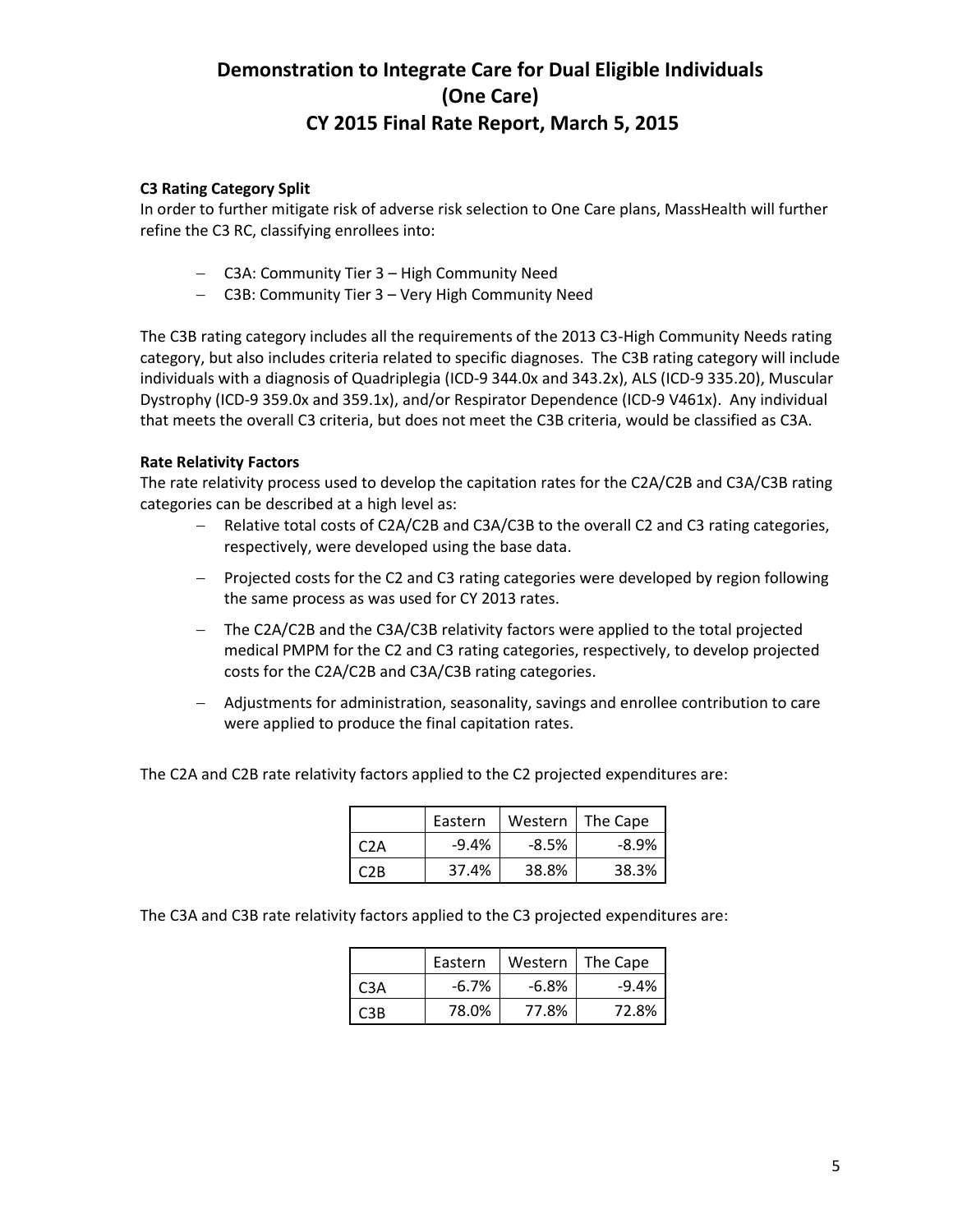### *Category of Service Mapping:*

The following is a category of service mapping between the services reflected in the MassHealth base data and the service categories used in the rate development process. Descriptions of the MassHealth detailed categories of service can be found in Section 3 of the MassHealth Information Sharing Package, "Base Data Detail."

Medicaid Claims:

| <b>Rate Development</b>    | <b>MassHealth Base Data</b>         |  |  |
|----------------------------|-------------------------------------|--|--|
| <b>Category of Service</b> | <b>Detailed Category of Service</b> |  |  |
| Inpatient - Non-MH/SA      | IP - Non-Behavioral Health          |  |  |
| Inpatient MH/SA            | IP - Behavioral Health              |  |  |
| <b>Hospital Outpatient</b> | <b>Hospital Outpatient</b>          |  |  |
| <b>Outpatient MH/SA</b>    | <b>Outpatient BH</b>                |  |  |
| Professional               | Professional                        |  |  |
| <b>HCBS/Home Health</b>    | <b>Community LTSS</b>               |  |  |
| <b>LTC Facility</b>        | <b>LTC</b>                          |  |  |
| Pharmacy (Non-Part D)      | Non-Part D Pharmacy                 |  |  |
| <b>DME</b> and Supplies    | <b>DME</b> and Supplies             |  |  |
| Transportation             | Transportation                      |  |  |
| All Other                  | <b>Other Services</b>               |  |  |

Crossover Claims:

| <b>Rate Development</b>    | <b>MassHealth Base Data</b>         |  |  |
|----------------------------|-------------------------------------|--|--|
| <b>Category of Service</b> | <b>Detailed Category of Service</b> |  |  |
| Inpatient - Non-MH/SA      | IP - Non-Behavioral Health          |  |  |
| Inpatient MH/SA            | <b>IP - Mental Health</b>           |  |  |
|                            | IP - Substance Abuse                |  |  |
| <b>Hospital Outpatient</b> | HOP - ER / Urgent Care              |  |  |
|                            | HOP - Lab / Rad                     |  |  |
|                            | HOP-Other                           |  |  |
|                            | HOP - Pharmacy                      |  |  |
|                            | HOP-PT/OT/ST                        |  |  |
| <b>Outpatient MH/SA</b>    | <b>HOP - Behavioral Health</b>      |  |  |
|                            | Prof - Behavioral Health            |  |  |
| Professional               | Prof - HIP Visits                   |  |  |
|                            | Prof - Lab / Rad                    |  |  |
|                            | Prof-OP Visits                      |  |  |
|                            | Prof-Other                          |  |  |
| <b>HCBS/Home Health</b>    | Home Health                         |  |  |
|                            | <b>SNF</b>                          |  |  |
| <b>LTC Facility</b>        | Hospice                             |  |  |
| <b>DME</b> and Supplies    | <b>DME</b> and Supplies             |  |  |
| Transportation             | Transportation                      |  |  |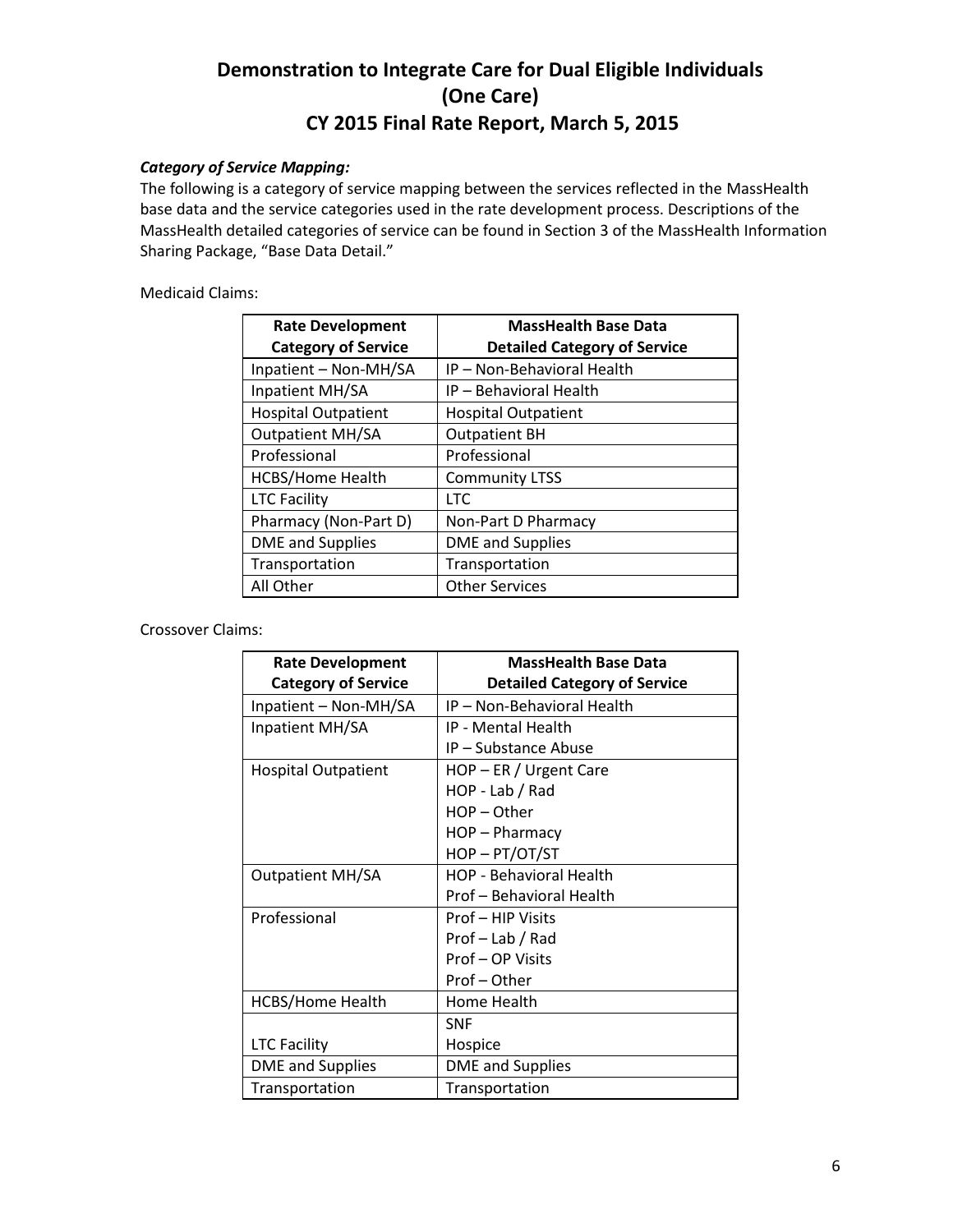#### *Historical Base Data Completion Factors*:

The MassHealth base data do not reflect an estimate for IBNR expenditures. Medicaid and crossover claims processed by MassHealth through December 2013 are reported in the MassHealth base data. To construct the historical base data, the following completion factors have been applied to both the Medicaid data and the crossover data reported in the Data Book.

| <b>Medicaid Claims</b><br><b>Completion</b><br><b>Factors</b> |                    |                    |
|---------------------------------------------------------------|--------------------|--------------------|
| <b>Category of Service</b>                                    | <b>SFY</b><br>2012 | <b>SFY</b><br>2013 |
| Inpatient - Non-MH/SA                                         | 1.001              | 1.022              |
| Inpatient MH/SA                                               | 1.001              | 1.022              |
| <b>Hospital Outpatient</b>                                    | 1.000              | 1.007              |
| <b>Outpatient MH/SA</b>                                       | 1.000              | 1.007              |
| Professional                                                  | 1.000              | 1.007              |
| HCBS/Home Health                                              | 1.010              | 1.013              |
| <b>LTC Facility</b>                                           | 1.000              | 1.008              |
| Pharmacy (Non-Part D)                                         | 1.000              | 1.008              |
| DME & Supplies                                                | 1.000              | 1.008              |
| Transportation                                                | 1.000              | 1.008              |
| All Other                                                     | 1.000              | 1.008              |
| All Services                                                  | 1.005              | 1.012              |

|                            | <b>Crossover Claims</b> |            |  |
|----------------------------|-------------------------|------------|--|
|                            | <b>Completion</b>       |            |  |
|                            | <b>Factors</b>          |            |  |
| <b>Category of Service</b> | <b>SFY</b>              | <b>SFY</b> |  |
|                            | 2012                    | 2013       |  |
| Inpatient - Non-MH/SA      | 1.001                   | 1.035      |  |
| Inpatient MH/SA            | 1.001                   | 1.035      |  |
| <b>Hospital Outpatient</b> | 1.005                   | 1.027      |  |
| <b>Outpatient MH/SA</b>    | 1.005                   | 1.027      |  |
| Professional               | 1.005                   | 1.027      |  |
| <b>HCBS/Home Health</b>    | 1.000                   | 1.000      |  |
| <b>LTC Facility</b>        | 1.001                   | 1.010      |  |
| Pharmacy (Non-Part D)      | 1.006                   | 1.056      |  |
| DME & Supplies             | 1.006                   | 1.056      |  |
| Transportation             | 1.006                   | 1.056      |  |
| All Other                  | 1.006<br>1.056          |            |  |
| <b>All Services</b>        | 1.003                   | 1.028      |  |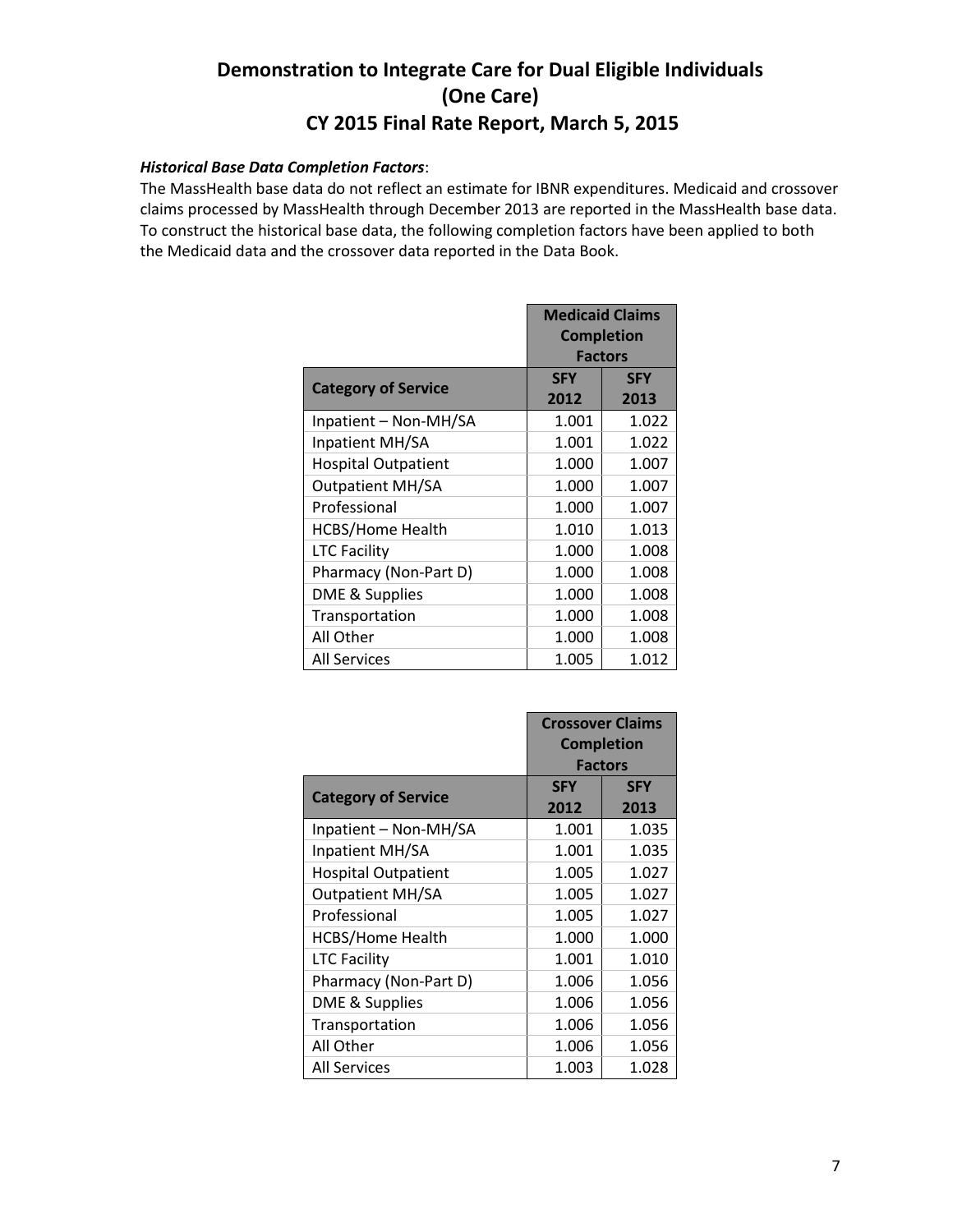### *Counties and Regions*:

Rates will be paid on a Massachusetts county and MassHealth rating category basis. Rates, however, have been developed regionally. Five counties are not included in any of the One Care plan service areas:

- Barnstable.
- Bristol.
- Berkshire.
- Dukes.
- Nantucket.

Since the Demonstration does not currently operate in these counties, any applicable claims and eligibility data for these counties has been removed from the base data. The resulting geographic classifications are as follows:

| Eastern:  | Essex, Middlesex, Norfolk and Suffolk counties      |
|-----------|-----------------------------------------------------|
| Western:  | Franklin, Hampden, Hampshire and Worcester counties |
| The Cape: | Plymouth county                                     |

Adjustment information below is provided by geographic region.

### **Adjustments to Historical Base Data:**

As outlined in Appendix 6 of the MOU for this Demonstration and further detailed in Section 4 of the three-way contract, rates have been developed based on expected costs for this population had the Demonstration not existed. The adjustments included below have been made to the historical base data to reflect the benefits and costs that will apply in CY2015 to fee-for-service dual eligible individuals. As described above, most adjustments specific to the C2 and C3 rating categories are made prior to the application of C2A/C2B and C3A/C3B relativity factors to the projected rates.

#### *Primary Care Fee Increase in the ACA:*

In accordance with ACA Section 1202, MassHealth raised its payment rates for primary care in January 2013. While primary care tends to be covered under Medicare for dual eligibles, this fee increase impacted the FFS Medicaid cross-over claim costs for primary care. MassHealth has opted to discontinue the ACA Section 1202 fee increases on January 1, 2015. Because a portion of the base data for RY15 included these increased payments, an adjustment was made to remove the impact of the fee increase from the professional line as demonstrated below:

| Adjustment:                 | ACA Section 1202 |  |
|-----------------------------|------------------|--|
| <b>Category of Service:</b> | Professional     |  |

| <b>Region</b> | C <sub>1</sub> | C <sub>2</sub> | C <sub>3</sub> | F1       |
|---------------|----------------|----------------|----------------|----------|
| Eastern       | $-16.2%$       | $-14.1%$       | $-24.4%$       | $-22.9%$ |
| Western       | $-16.9%$       | $-21.0%$       | $-27.7%$       | $-24.7%$ |
| The Cape      | $-17.0%$       | $-20.2%$       | $-24.9%$       | $-24.2%$ |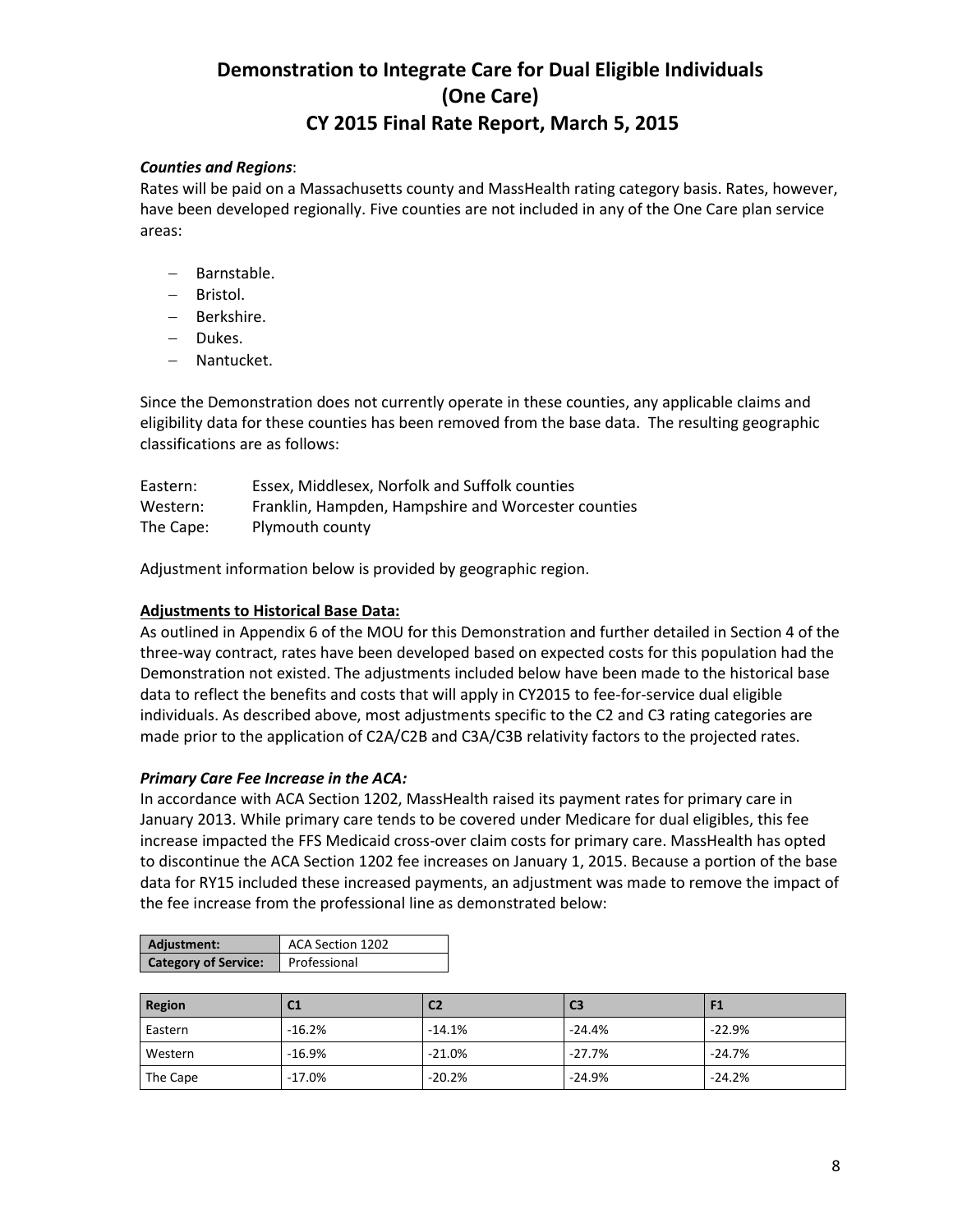### *MassHealth Home Health Appeals:*

The MassHealth historical base data include some home health service payments that have been subsequently appealed by MassHealth and billed to Medicare. Successful appeals are not adjusted in the MassHealth claims system due to the mechanism by which MassHealth processes such recoupments. Information on the amount recovered is captured on a cash basis rather than date of service basis and isn't specific to the target duals population. Annually, recoveries total approximately \$2.4M to \$3.8M for the entire dual-eligible population. Target duals represent about 40% of all duals (including partial duals), and staff involved in these recoveries anecdotally suspect appeals for home health provided to duals with disabilities are less likely than appeals for home health provided to seniors, based on the nature of the services provided. Therefore, a reasonable estimate of Medicare home health included in the base data is approximately \$1M annually. The \$1M annual approximation was based on recovery dollars for the entire state (all 14 counties). To account for the removal of the five counties that are not included in one of the One Care plans service areas, the \$1M annual figure was applied to the SFY2012 and SFY2013 base data for the entire state, and the adjustment was applied to the county-excluded base.

#### *Personal Care Attendant (PCA) Overtime:*

Based on information available at the time of rate development, MassHealth's actuary assumed that effective July 1, 2015, MassHealth would be considered a joint employer of PCAs for the purposes of the Fair Labor Standards Act (FLSA). Consistent with the FLSA, MassHealth would be required to cover eligible overtime pay for PCA services. MassHealth anticipated a 5.6% increase to PCA service costs related to this change for RY15. This figure was adjusted to reflect the mix of services in the HCBS/Home Health service category, by rating category, resulting in the following increases:

| Adjustment:                 | PCA Overtime            |
|-----------------------------|-------------------------|
| <b>Category of Service:</b> | <b>HCBS/Home Health</b> |
|                             |                         |

| <b>Region</b> | C <sub>1</sub> | C <sub>2</sub> | C <sub>3</sub> | F <sub>1</sub> |
|---------------|----------------|----------------|----------------|----------------|
| Eastern       | 2.1%           | $1.0\%$        | 2.3%           | 0.8%           |
| Western       | 2.1%           | 1.0%           | 2.3%           | 0.8%           |
| The Cape      | 2.1%           | $1.0\%$        | 2.3%           | 0.8%           |

### *Pharmacy Rebates:*

The MassHealth One Care historical base data does not reflect potential Federal Omnibus Budget Reconciliation Act (OBRA) rebates. Potential OBRA rebates on non-Part D drugs comprise an estimated 4.3% of total pharmacy spending for the entire state. This rebate percentage is based on forecasts developed by MassHealth for all dual eligibles (including partial duals and waiver participants) in the state under the age of 65 during SFY2013. This percentage was then applied to the base data reflecting the excluded counties. In addition, MassHealth now has an agreement in place for supplemental rebates on diabetic test strips. MassHealth estimated that there is approximately \$1.37M in potential rebates in SFY2012 and SFY2013 on diabetic test strips for the entire dual eligible population. This number was adjusted to reflect the target duals population and is expected to produce an extra 5.1% in pharmacy rebates for this population.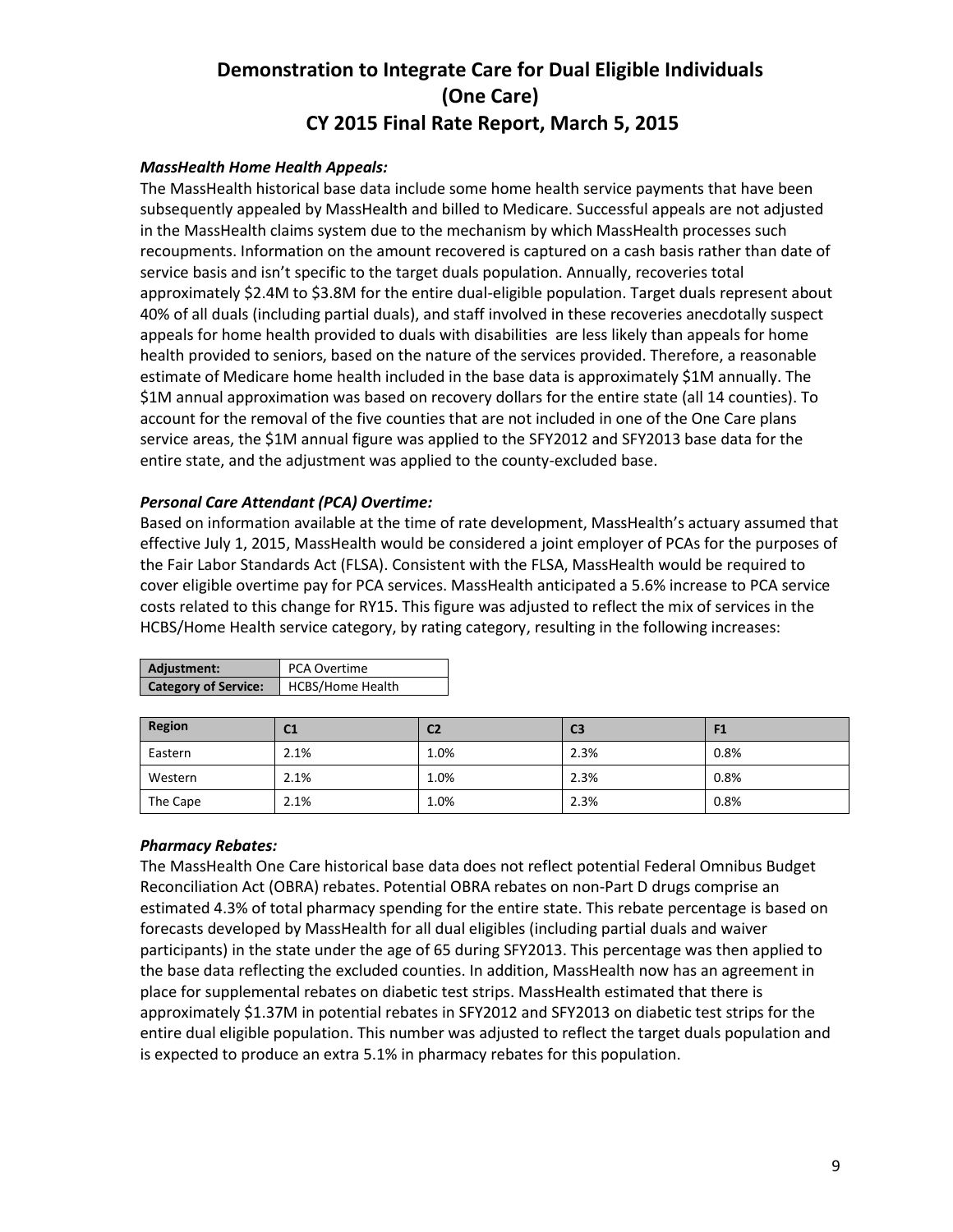### *Medicare Improvements for Patients and Providers Act:*

As of January 1, 2013, Medicare Part D began covering barbiturates (used in the treatment of epilepsy, cancer, or a chronic mental health disorder) and benzodiazepines. For the first 18 months of the SFY2012 and SFY2013 base period, these drugs were covered by MassHealth. Mercer reviewed historical pharmacy experience for these specific drugs and made a downward adjustment to reflect the shift of responsibility from Medicaid to Medicare Part D for payment for these medications. Decreases were made to the pharmacy expense line as shown in the table below:

| Adjustment:                 | Part D Improvements   |
|-----------------------------|-----------------------|
| <b>Category of Service:</b> | Pharmacy (Non-Part D) |

| Region   | C1       | C <sub>2</sub> | C <sub>3</sub> | F <sub>1</sub> |
|----------|----------|----------------|----------------|----------------|
| Eastern  | $-12.6%$ | $-21.7%$       | $-16.7%$       | $-24.4%$       |
| Western  | $-11.1%$ | $-13.4%$       | $-11.1%$       | $-34.8%$       |
| The Cape | $-1.7%$  | $-2.4%$        | $-16.9%$       | $-38.4%$       |

### *Dental Benefit Changes:*

The MassHealth dental benefit for adults was reduced effective July 2010. Effective January 1, 2013, MassHealth restored composite fillings for front teeth to the adult dental benefit. Effective March 1, 2014, MassHealth restored its adult dental benefit to include:

| D2140 - AMALGAM ONE SURFACE, PRIMARY OR PERMANE  |
|--------------------------------------------------|
| D2150 - AMALGAM TWO SURFACES, PRIMARY OR PERMAN  |
| D2160 - AMALGAM THREE SURFACES, PRIMARY OR PERM  |
| D2161 - AMALGAM FOUR OR MORE SURFACES PRIMARY O  |
| D2332 - RESIN-THREE SURFACES                     |
| D2335 - RESIN - FOUR/MORE SURFACES INVOLVING IN  |
| D2391 - RESIN-BASED COMPOSITE-ONE SURFACE, POST  |
| D2392 - RESIN-BASED COMPOSITE SURFACES, POSTERIO |
| D2393 - RESIN-BASED COMPOSITE 3 OR MORE SURFACE  |
| D2394 - RESIN-BASED COMPOSITE 4+ SURFACES, POST  |
|                                                  |

Effective May 15, 2015, MassHealth will restore its denture benefits to include:

#### **D5110 – COMPLETE DENTURES (INCLUDING ROUTINE POST-DELIVERY CARE)**

D5120 – COMPLETE DENTURES (INCLUDING ROUTINE POST-DELIVERY CARE)

D5211 – PARTIAL DENTURES (INCLUDING ANY CONVENTIONAL CLASPS, RESTS, AND TEETH)

D5212 - PARTIAL DENTURES (INCLUDING ANY CONVENTIONAL CLASPS, RESTS, AND TEETH)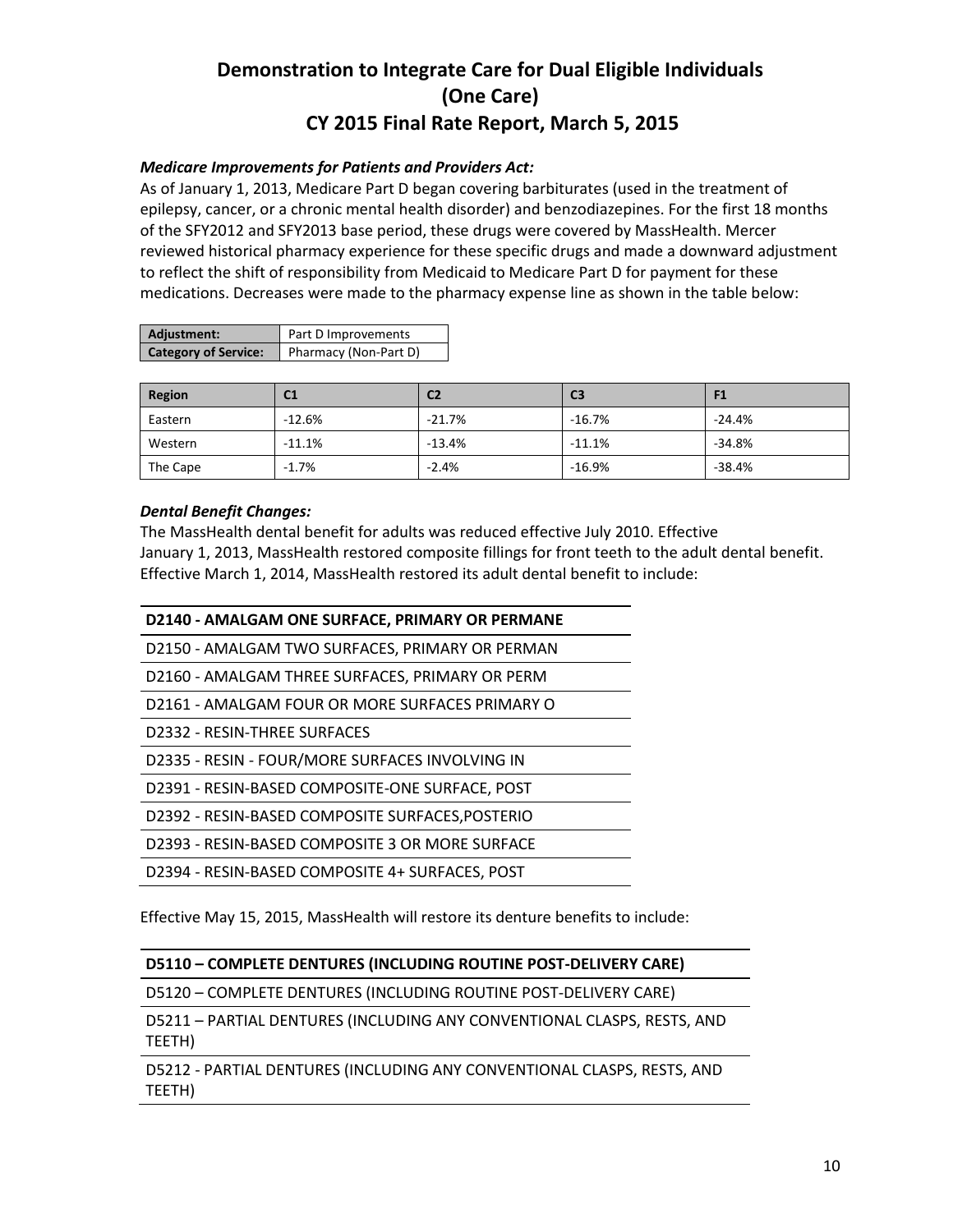The adjustments below have been applied to the All Other COS historical base data to reflect the net effect of these benefit changes:

| Adjustment:                 | Dental    |
|-----------------------------|-----------|
| <b>Category of Service:</b> | All Other |

| <b>Region</b> | C <sub>1</sub> | C <sub>2</sub> | C <sub>3</sub> | - 1   |
|---------------|----------------|----------------|----------------|-------|
| Eastern       | 72.3%          | 70.9%          | 22.6%          | 10.0% |
| Western       | 60.3%          | 51.7%          | 17.9%          | 7.5%  |
| The Cape      | 56.5%          | 74.8%          | 17.7%          | 19.0% |

#### *Gender Reassignment Coverage:*

In RY15, the Commonwealth will cover costs for services related to gender reassignment procedures for individuals with transgender/gender identity disorder. Prevalence rates were reviewed from studies related to gender reassignment, as well as potential cost of services for gender reassignment procedures. MassHealth is including the following small upward adjustments to the inpatient non- MH/SA COS to cover the MassHealth costs associated with gender reassignment procedures:

| Adjustment:                 | <b>Gender Reassignment</b> |
|-----------------------------|----------------------------|
| <b>Category of Service:</b> | IP-Non-MH/SA               |

| Region   | C <sub>1</sub> | C <sub>2</sub> | C <sub>3</sub> | F1      |
|----------|----------------|----------------|----------------|---------|
| Eastern  | 0.4%           | 0.1%           | 0.0%           | 0.0%    |
| Western  | 0.4%           | 0.2%           | 0.1%           | $0.0\%$ |
| The Cape | 0.3%           | 0.2%           | 0.0%           | 0.0%    |

#### *Enrollee Contributions to Care:*

The MassHealth historical base data reflect costs net of contributions to care or patient-paid amounts (PPA) paid by individuals in facilities. These costs have been included in rates through the adjustments displayed below, and enrollee contributions to care will be deducted from capitation payments on an individual enrollee basis. These adjustments are based on, and have been applied to, both Medicaid only and crossover claims.

| Adjustment:                 | Share of Cost |
|-----------------------------|---------------|
| <b>Category of Service:</b> | LTC Facility  |

| <b>Region</b> | u    | C2A  | C2B  | C <sub>3</sub> A | C3B  |       |
|---------------|------|------|------|------------------|------|-------|
| Eastern       | 0.0% | 1.3% | 0.0% | 3.1%             | 2.6% | 14.5% |
| Western       | 1.1% | 0.5% | 0.0% | 3.1%             | 1.6% | 12.8% |
| The Cape      | 2.2% | 0.0% | 0.0% | 3.8%             | 0.8% | 13.6% |

#### *Trend Factors Applied to Adjusted Historical Base Data:*

The following trend factors have been applied for 36 months from the midpoint of the base period (July 1, 2012) to the midpoint of the contract period (July 1, 2015).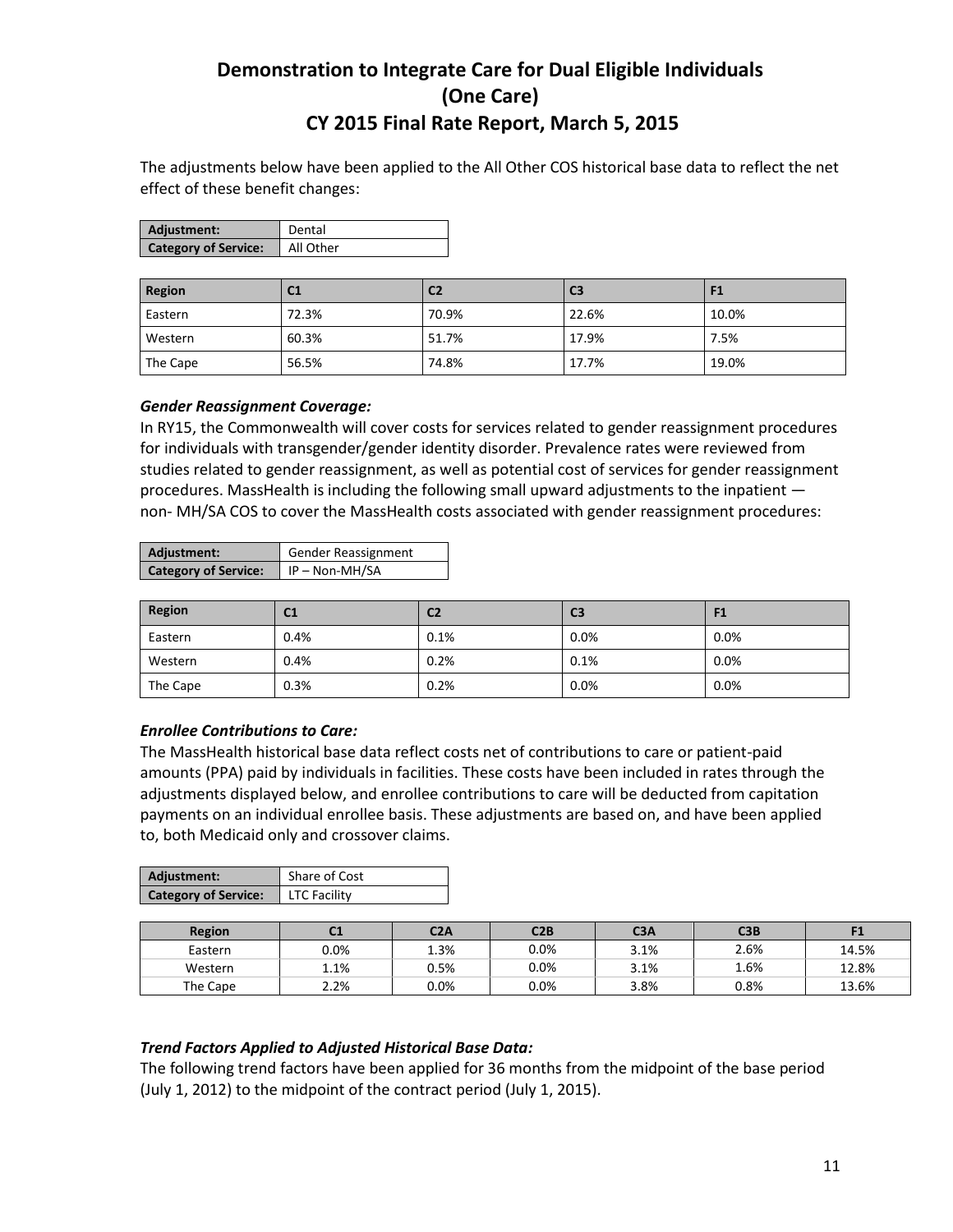| <b>Medicaid Trends by Category of Service</b> | C <sub>1</sub> | C <sub>2</sub> | C <sub>3</sub> | F1             |
|-----------------------------------------------|----------------|----------------|----------------|----------------|
| Inpatient - Non-MH/SA                         | 3.5%           | 3.5%           | 4.0%           | 3.5%           |
| Inpatient MH/SA                               | 4.5%           | 4.5%           | 5.5%           | 5.0%           |
| <b>Hospital Outpatient</b>                    | 3.5%           | 3.5%           | 3.0%           | 3.5%           |
| <b>Outpatient MH/SA</b>                       | 4.8%           | 4.3%           | 4.3%           | 4.8%           |
| Professional                                  | 4.5%           | 4.5%           | 3.5%           | 3.5%           |
| <b>HCBS/Home Health</b>                       | 3.9%           | 4.4%           | 4.4%           | 4.4%           |
| <b>LTC Facility</b>                           | 2.9%           | 2.9%           | 2.9%           | 2.9%           |
| Pharmacy (Non-Part D)                         | 4.0%           | 4.0%           | 3.5%           | 3.0%           |
| <b>DME</b> and Supplies                       | 3.0%           | 3.0%           | 3.0%           | 2.0%           |
| Transportation                                | 4.5%           | 4.5%           | 4.5%           | 4.5%           |
| All Other                                     | 4.5%           | 4.5%           | 4.5%           | 3.0%           |
|                                               |                |                |                |                |
| <b>Crossover Trends</b>                       | C <sub>1</sub> | C <sub>2</sub> | C <sub>3</sub> | F <sub>1</sub> |

Prior to finalizing the medical component of the capitation rates, the projected PMPM values (after trend and program changes) were compared with the prior year's rates. Mercer used this information, along with base data from prior year's rates, to identify any unexpected changes at the region level. For some regions, there was only a limited amount of experience available, which can create rate volatility over time. To mitigate some of these unanticipated changes, adjustments were made to shift funds among regions without impacting the aggregate cost for the rating category overall. This relational modeling was used for the C1, C2, and F1 rating categories as shown below:

All Services 4.5% 4.5% 3.0% 3.0%

| Region   | C1    | C2    | C <sub>3</sub> | F1    |
|----------|-------|-------|----------------|-------|
| Eastern  | 1.010 | 0.990 | 1.000          | 1.008 |
| Western  | 1.005 | 0.991 | 1.000          | 0.980 |
| The Cape | 0.921 | 1.092 | 1.000          | 0.991 |

### *Medicaid Administrative Expenses:*

An adjustment of \$13.07 has been applied to the MassHealth component of the rate for 2015 to reflect the transfer of administrative costs from MassHealth to the One Care plans. The amount has been added to each county rate for each rating category.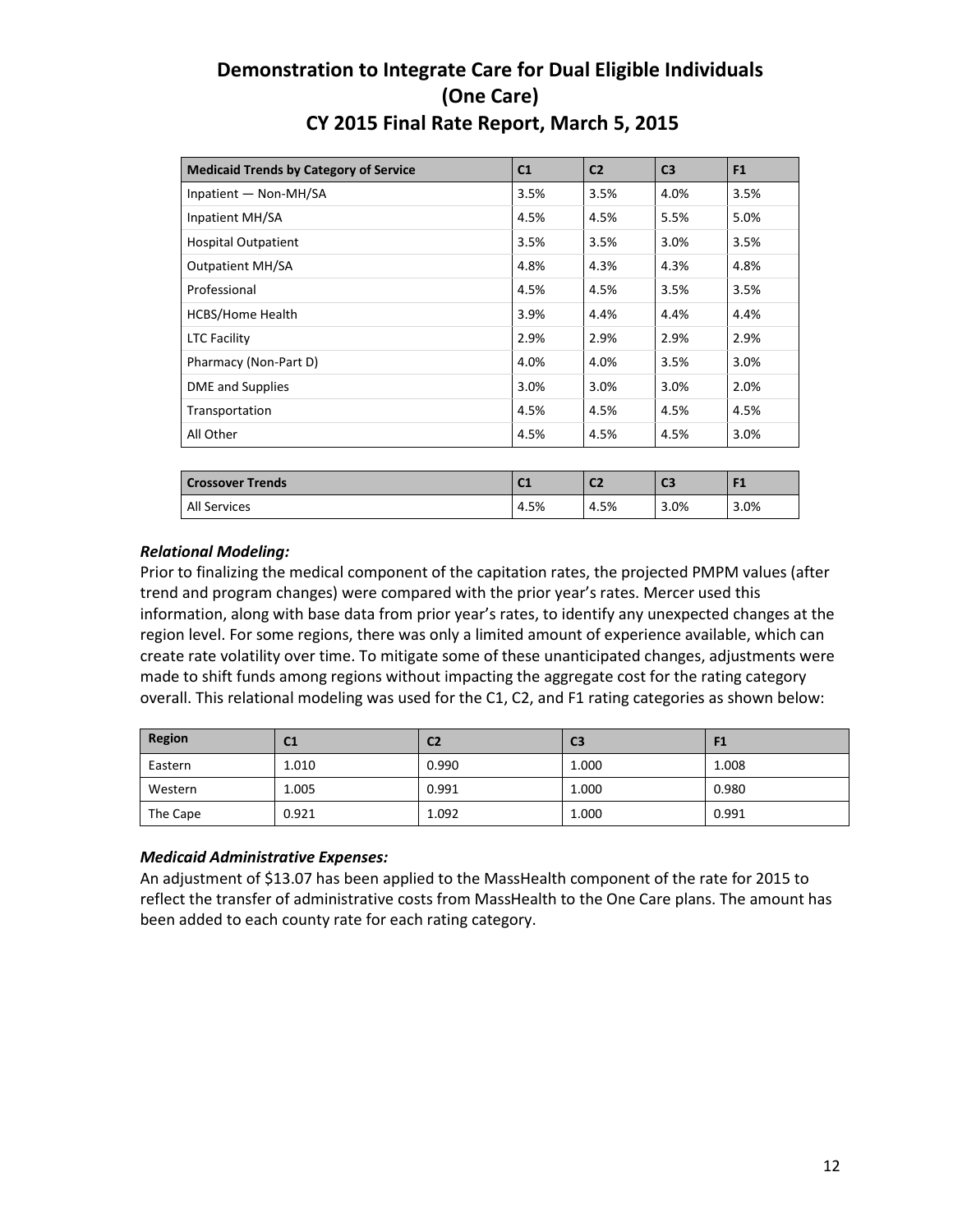#### **III.** Medicare Components of the Rate – CY 2014

#### *Medicare A/B Services*

CMS has developed baseline spending (costs absent the Demonstration) for Medicare Parts A and B services using estimates of what Medicare would have spent on behalf of the enrollees absent the Demonstration. With the exception of specific subsets of enrollees as noted below, the Medicare baseline for A/B services is a blend of the Medicare Fee-for-Service (FFS) Standardized County Rates and the Medicare Advantage projected payment rates for each year, weighted by the proportion of the target population that would otherwise be enrolled in each program in the absence of the Demonstration. The Medicare Advantage baseline spending includes costs that would have occurred absent the Demonstration, such as quality bonus payments for applicable Medicare Advantage plans.

Both baseline spending and payment rates under the Demonstration for Medicare A/B services are calculated as PMPM standardized amounts for each Demonstration county. Except as otherwise noted, the Medicare A/B portion of the baseline will be updated annually based on the annual FFS estimates and benchmarks released each year with the annual Medicare Advantage and Part D rate announcement, and Medicare Advantage bids for the applicable year for products in which potential Demonstration enrollees would be enrolled absent the Demonstration.

*Medicare A/B Component Payments*: CY 2015 Medicare A/B Baseline County rates are provided below. The rates represent the weighted average of the CY 2015 FFS Standardized County Rates, updated to incorporate the adjustments noted below, and the Medicare Advantage projected payment rates for CY 2015 based on the expected enrollment of beneficiaries from Medicare FFS and Medicare Advantage in CY 2015 at the county level. The rates weight the FFS and Medicare Advantage components at the same weighting as used to set 2014 rates. However, CMS has updated the Medicare Advantage component based on 2015 Medicare Advantage bids for products that serve (or would have served) potential Demonstration enrollees.

The Medicare A/B component of the rate includes the following adjustment:

• The FFS component of the CY 2015 Medicare A/B baseline rate has been updated to reflect a 1.71% upward adjustment to account for the disproportionate share of bad debt attributable to Medicare-Medicaid enrollees in Medicare FFS (in the absence of the Demonstration). This 1.71% adjustment applies for CY 2015 and will be updated for subsequent years of the Demonstration.

The FFS component of the CY 2015 Medicare A/B baseline rates has been updated to fully incorporate the most current hospital wage index and physician geographic practice cost index. In contrast to One Care rate-setting for 2014, when CMS made an adjustment specific to One Care, these adjustments are fully included in the 2015 standardized FFS county rates. As such, no One Care-specific adjustment is necessary for 2015.

*Coding Intensity Adjustment:* CMS annually applies a coding intensity factor to Medicare Advantage risk scores to account for differences in diagnosis coding patterns between the Medicare Advantage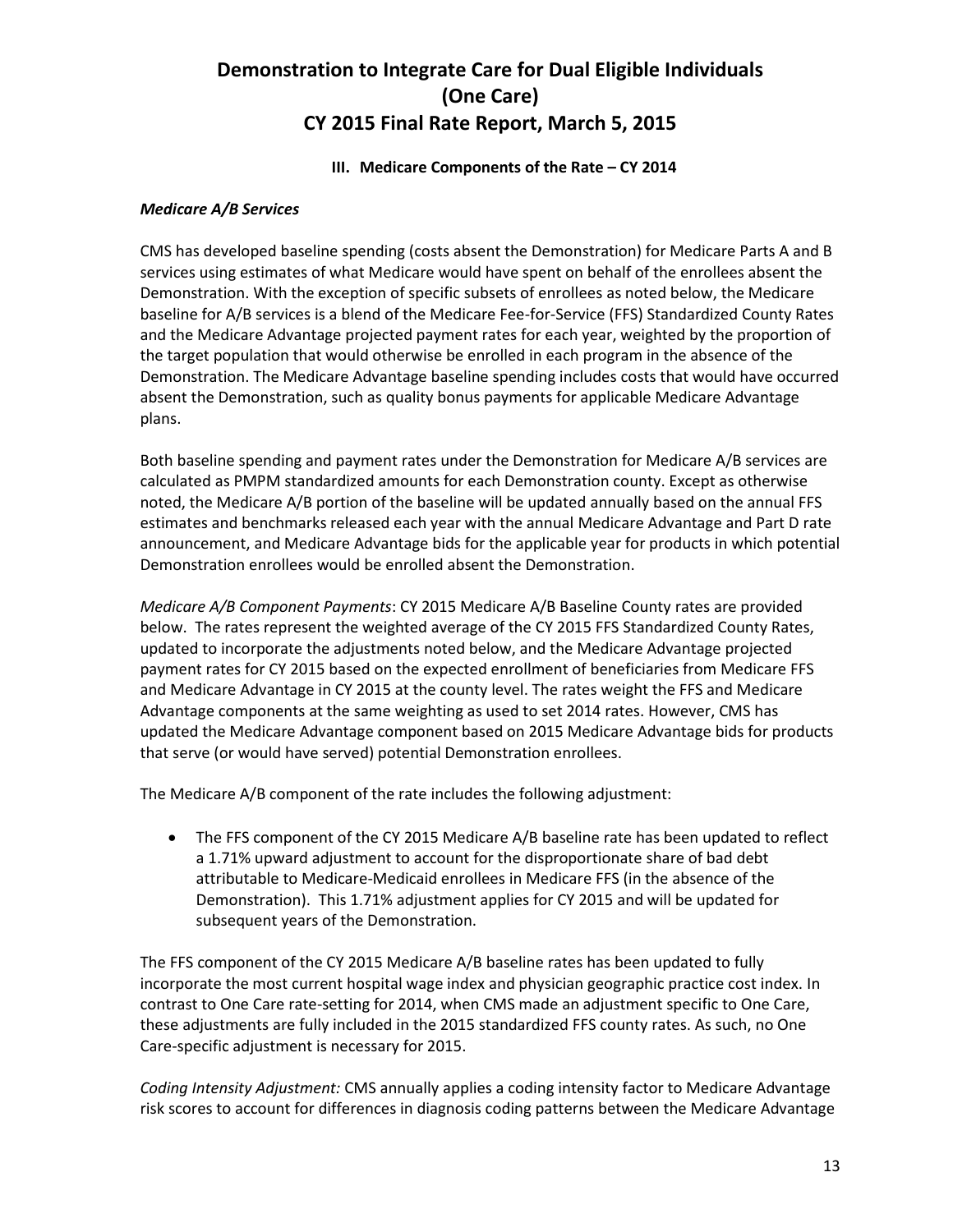and the Original Fee-for-Service Medicare programs. The adjustment for CY 2015 in Medicare Advantage is 5.16%. For CY 2014, based on the special enrollment processes for One Care, CMS established the FFS component of the Medicare A/B baseline in a manner that did not lead to lower amounts due to this coding intensity adjustment.

As described in the amended three-way contract, in CY 2015 CMS will apply a coding intensity adjustment based on the anticipated proportion of Demonstration enrollees in CY 2015 with prior Medicare Advantage experience and/or Demonstration experience based on the Demonstration's enrollment phase-in as of September 30, 2014. CMS' calculations take into account projected passive enrollment and rates of opt-out and engagement in the passive enrollment process. For One Care, the applicable 2015 coding intensity adjustment is 2.71%.

Operationally, due to systems limitations, CMS will still apply the full coding intensity adjustment factor to the risk scores but has increased the FFS component of the Medicare A/B baseline for non-ESRD beneficiaries and the Medicare A/B baseline for beneficiaries with an ESRD status of functioning graft to offset this (by increasing these amounts by a corresponding percentage). The coding intensity factor will not be applied to risk scores for enrollees with an ESRD status of dialysis or transplant during the Demonstration, consistent with Medicare Advantage policy.

After 2015, CMS plans to apply the full prevailing Medicare Advantage coding intensity adjustment.

*Impact of Sequestration*: Under sequestration, for services beginning April 1, 2013, Medicare payments to providers for individual services under Medicare Parts A and B, and non-exempt portions of capitated payments to Part C Medicare Advantage Plans and Part D Medicare Prescription Drug Plans are reduced by 2%. These reductions are also applied to the Medicare components of the integrated rate. Therefore, under the Demonstration, CMS will reduce nonexempt portions of the Medicare components by 2%, as noted in the sections below.

*Default Rate:* The default rate will be paid when a beneficiary's address on record is outside of the service area. The default rate is specific to each One Care plan and is calculated using an enrollmentweighted average of the rates for each county in which the One Care plan participates.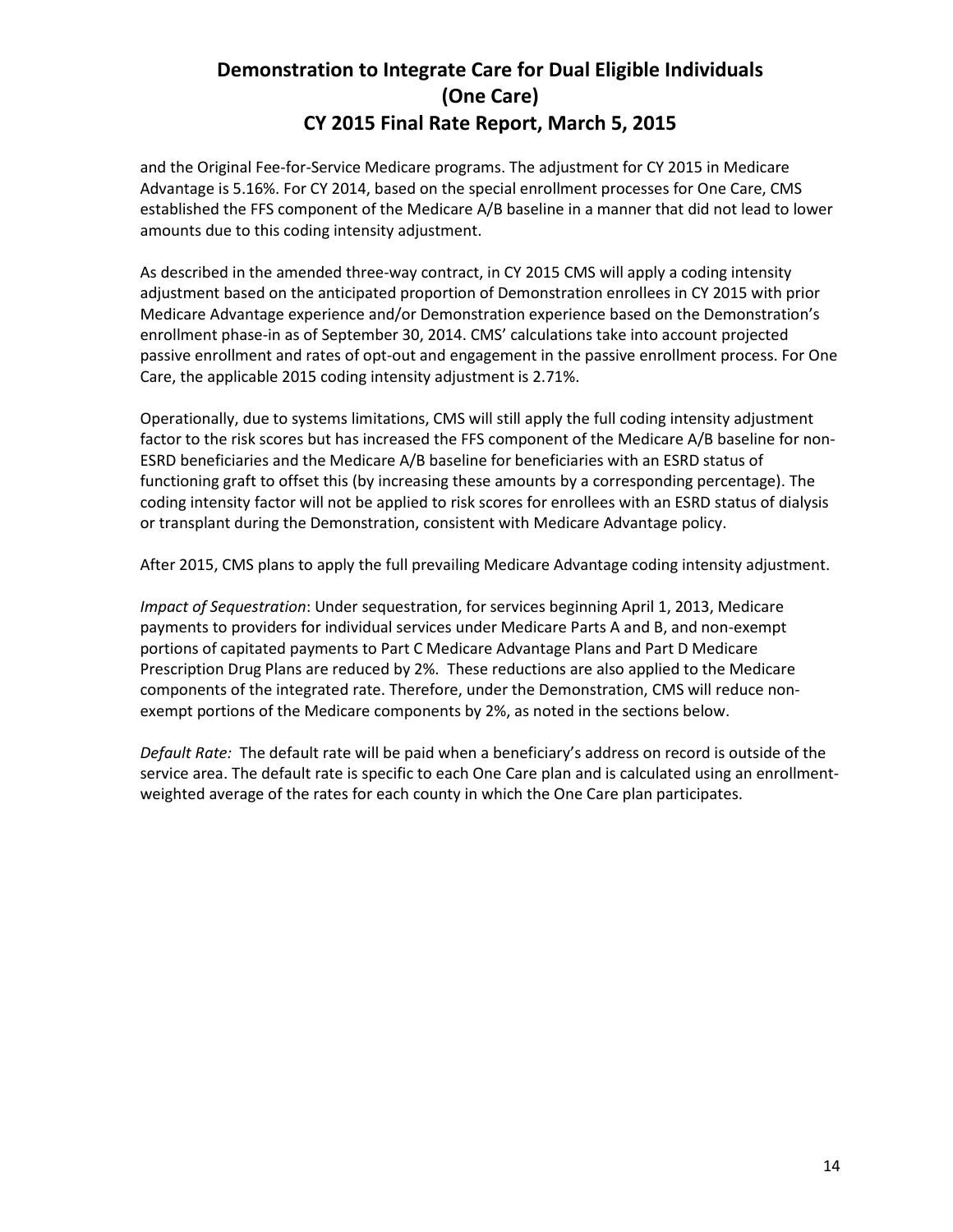|           |                                                                                           |                                                                                                              |                                                                                                                                                                 |                                                                                                                                                          | 2015 Medicare A/B Baseline PMPM, Non-ESRD Beneficiaries, Standardized 1.0 Risk Score, by Demonstration County <sup>1</sup>                       |                                                                                                                                         |
|-----------|-------------------------------------------------------------------------------------------|--------------------------------------------------------------------------------------------------------------|-----------------------------------------------------------------------------------------------------------------------------------------------------------------|----------------------------------------------------------------------------------------------------------------------------------------------------------|--------------------------------------------------------------------------------------------------------------------------------------------------|-----------------------------------------------------------------------------------------------------------------------------------------|
| County    | 2015<br><b>Published</b><br><b>FFS</b><br><b>Standardized</b><br>County Rate <sup>2</sup> | 2015 Updated<br><b>Medicare A/B</b><br><b>FFS Baseline</b><br>(updated by CY<br>2015 bad debt<br>adjustment) | 2015 Medicare A/B<br><b>Baseline</b><br>Preliminary<br>(increased to offset<br>application of<br>modified coding<br>intensity adjustment<br>factor in 2015) $3$ | 2015 Updated<br><b>Medicare A/B</b><br><b>Baseline</b><br>(incorporating<br>updated Medicare<br>A/B FFS baseline and<br>Medicare Advantage<br>component) | 2015 Medicare A/B<br><b>Baseline PMPM,</b><br><b>Savings Percentage</b><br><b>Applied</b><br>(after application of<br>.5% savings<br>percentage) | <b>2015 Final</b><br>Medicare A/B<br><b>PMPM Payment</b><br>(2% sequestration<br>reduction applied<br>and prior to quality<br>withhold) |
| Essex     | \$818.45                                                                                  | \$832.45                                                                                                     | \$853.35                                                                                                                                                        | \$853.08                                                                                                                                                 | \$848.81                                                                                                                                         | \$831.83                                                                                                                                |
| Franklin  | 700.39                                                                                    | 712.37                                                                                                       | 730.26                                                                                                                                                          | 730.52                                                                                                                                                   | 726.87                                                                                                                                           | 712.33                                                                                                                                  |
| Hampden   | 724.52                                                                                    | 736.91                                                                                                       | 755.42                                                                                                                                                          | 755.59                                                                                                                                                   | 751.81                                                                                                                                           | 736.77                                                                                                                                  |
| Hampshire | 718.77                                                                                    | 731.06                                                                                                       | 749.42                                                                                                                                                          | 749.68                                                                                                                                                   | 745.93                                                                                                                                           | 731.01                                                                                                                                  |
| Middlesex | 817.95                                                                                    | 831.94                                                                                                       | 852.83                                                                                                                                                          | 852.21                                                                                                                                                   | 847.95                                                                                                                                           | 830.99                                                                                                                                  |
| Norfolk   | 836.70                                                                                    | 851.01                                                                                                       | 872.38                                                                                                                                                          | 872.01                                                                                                                                                   | 867.65                                                                                                                                           | 850.30                                                                                                                                  |
| Plymouth  | 871.84                                                                                    | 886.75                                                                                                       | 909.02                                                                                                                                                          | 908.61                                                                                                                                                   | 904.07                                                                                                                                           | 885.99                                                                                                                                  |
| Suffolk   | 866.34                                                                                    | 881.15                                                                                                       | 903.28                                                                                                                                                          | 902.95                                                                                                                                                   | 898.43                                                                                                                                           | 880.46                                                                                                                                  |
| Worcester | 800.62                                                                                    | 814.31                                                                                                       | 834.76                                                                                                                                                          | 834.21                                                                                                                                                   | 830.04                                                                                                                                           | 813.44                                                                                                                                  |

<sup>1</sup> Rates do not apply to beneficiaries with End-Stage Renal Disease (ESRD) or those electing the Medicare hospice benefit. See Section IV for information on savings percentages.

 $^2$ This is fully "repriced," and therefore this rate report does not show the repricing adjustments shown in the CY 2014 rate report.

 $3$  For CY 2015 CMS has calculated and applied a coding intensity adjustment (the modified CY 2015 coding intensity adjustment factor) proportional to the anticipated proportion of Demonstration Enrollees in CY 2015 with prior Medicare Advantage experience and/or Demonstration experience based on the Demonstration's enrollment phase-in as of September 30, 2014. Operationally, due to systems limitations, CMS will still apply the coding intensity adjustment factor to the risk scores but has increased the FFS component of the Medicare A/B baseline for non-ESRD beneficiaries to offset this. Specifically, CMS has increased the Medicare A/B baseline by a corresponding percentage; the CY 2015 Medicare FFS A/B Baseline is divided by [1(the standard CY 2015 coding intensity adjustment factor of 5.16% minus the Massachusetts-specific modified CY 2015 coding intensity adjustment factor of 2.71%)] to determine the CY 2015 Final Medicare FFS A/B Baseline.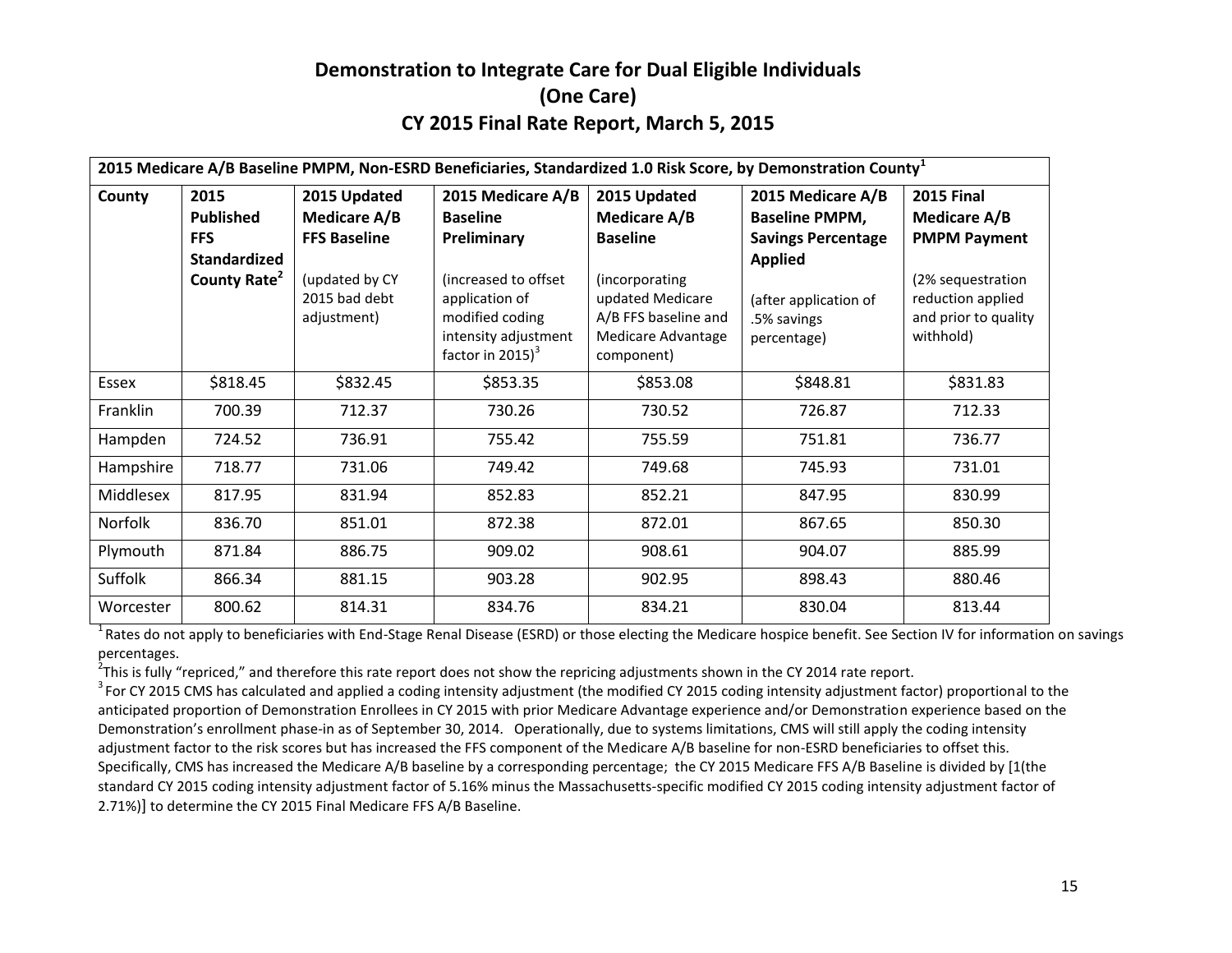The Medicare A/B PMPMs above will be risk adjusted at the beneficiary level using the existing CMS-HCC risk adjustment model.

There is a downward movement in the CY 2015 FFS standardized county rates compared to the CY 2014 FFS standardized county rates. However, this downward movement is partly offset by methodological changes CMS made to calculate risk adjustment normalization factors. This update in the methodology has an effect of increasing the risk scores. For more information on normalization factors, please refer to the Rate Announcement letter from April 07, 2014, located at: [http://www.cms.gov/Medicare/Health-](http://www.cms.gov/Medicare/Health-Plans/MedicareAdvtgSpecRateStats/Downloads/Announcement2015.pdf)[Plans/MedicareAdvtgSpecRateStats/Downloads/Announcement2015.pdf](http://www.cms.gov/Medicare/Health-Plans/MedicareAdvtgSpecRateStats/Downloads/Announcement2015.pdf)

*Beneficiaries with End-Stage Renal Disease (ESRD):* Separate Medicare A/B baselines and risk adjustment apply to enrollees with ESRD. The Medicare A/B baselines for beneficiaries with ESRD vary by the enrollee's ESRD status: dialysis, transplant, and functioning graft, as follows:

- **Dialysis**: For enrollees in the dialysis status phase, the Medicare A/B baseline is the CY 2015 Massachusetts ESRD dialysis state rate, updated to incorporate the impact of sequestrationrelated rate reductions. The CY 2015 ESRD dialysis state rate for Massachusetts is \$7,720.35 PMPM; the updated CY 2015 ESRD dialysis state rate incorporating a 2% sequestration reduction and prior to the application of the quality withhold is \$7,565.94 PMPM. This applies to applicable enrollees in all Demonstration counties and will be risk adjusted using the existing HCC-ESRD risk adjustment model.
- **Transplant**: For enrollees in the transplant status phase (inclusive of the 3-months posttransplant), the Medicare A/B baseline is be the CY 2015 Massachusetts ESRD dialysis state rate updated to incorporate the impact of sequestration-related rate reductions. The CY 2015 ESRD dialysis state rate for Massachusetts is \$7,720.35 PMPM; the updated CY 2015 ESRD dialysis state rate incorporating a 2% sequestration reduction and prior to the application of the quality withhold is \$7,565.94 PMPM. This applies to applicable enrollees in all Demonstration counties and will be risk adjusted using the existing HCC-ESRD risk adjustment model.
- **Functioning Graft:** For enrollees in the functioning graft status phase (beginning at 4 months post-transplant) the Medicare A/B baseline is be the Medicare Advantage 3.5-star county rate/benchmark (see table below). This Medicare A/B component will be risk adjusted using the existing HCC-ESRD risk adjustment model.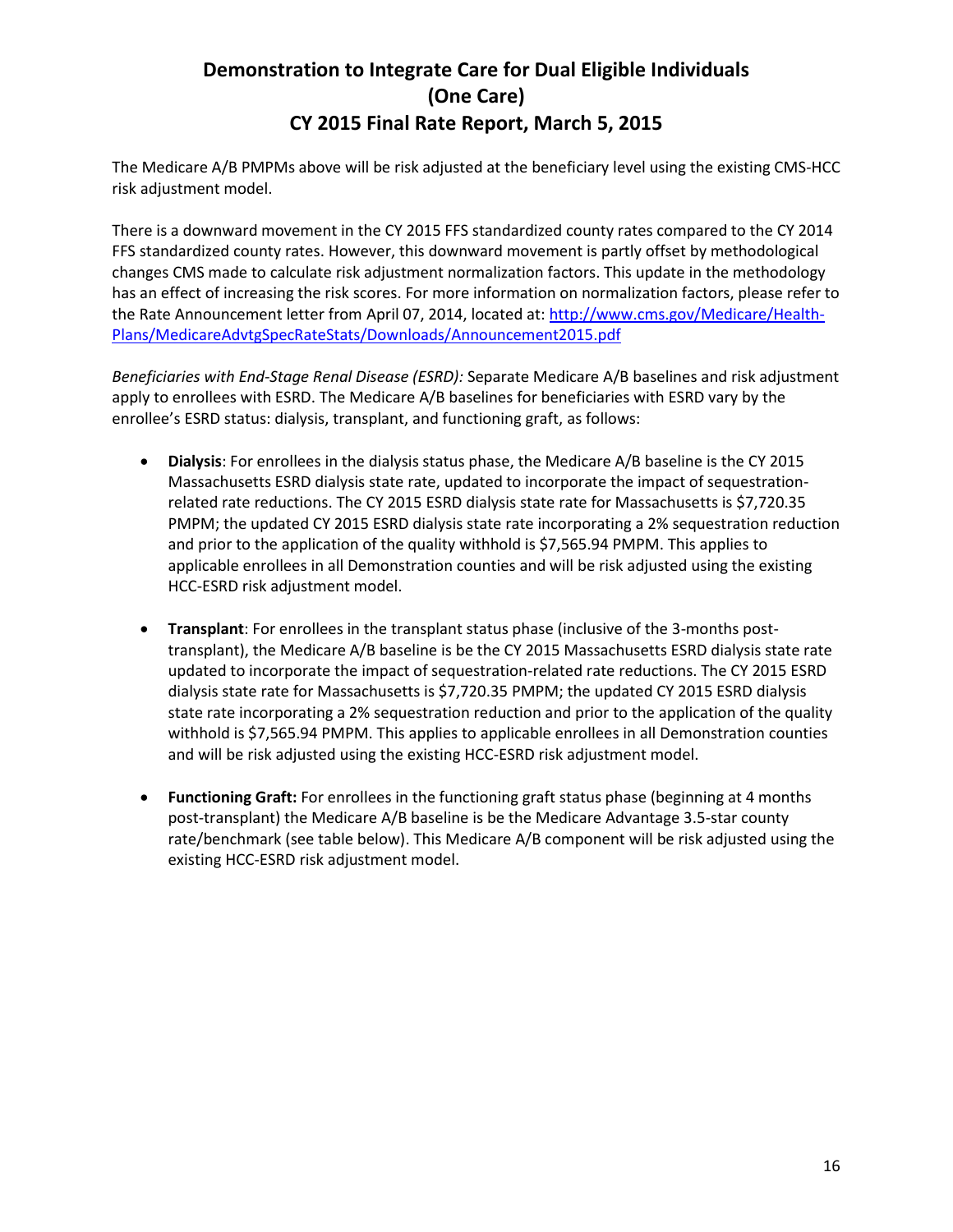A savings percentage will not be applied to the Medicare A/B baseline for enrollees with ESRD (inclusive of those enrollees in the dialysis, transplant and functioning graft status phases).

|                                                                                                                                                  | 2015 Medicare A/B Baseline PMPM, Beneficiaries with ESRD Functioning Graft Status, Standardized 1.0 |                         |                              |  |  |  |  |  |  |  |  |  |  |  |
|--------------------------------------------------------------------------------------------------------------------------------------------------|-----------------------------------------------------------------------------------------------------|-------------------------|------------------------------|--|--|--|--|--|--|--|--|--|--|--|
| <b>Risk Score, by Demonstration County</b><br><b>2015 Final Medicare</b><br>2015 3.5-Star County<br><b>2015 Sequestration-Adjusted</b><br>County |                                                                                                     |                         |                              |  |  |  |  |  |  |  |  |  |  |  |
|                                                                                                                                                  |                                                                                                     |                         |                              |  |  |  |  |  |  |  |  |  |  |  |
|                                                                                                                                                  | Rate (Benchmark)                                                                                    | A/B PMPM Baseline       | <b>Medicare A/B Baseline</b> |  |  |  |  |  |  |  |  |  |  |  |
|                                                                                                                                                  |                                                                                                     |                         |                              |  |  |  |  |  |  |  |  |  |  |  |
|                                                                                                                                                  |                                                                                                     | (increased to offset    | (after application of 2%     |  |  |  |  |  |  |  |  |  |  |  |
|                                                                                                                                                  |                                                                                                     | application of modified | Sequestration reduction)     |  |  |  |  |  |  |  |  |  |  |  |
|                                                                                                                                                  |                                                                                                     | coding intensity        |                              |  |  |  |  |  |  |  |  |  |  |  |
|                                                                                                                                                  |                                                                                                     | adjustment factor in    |                              |  |  |  |  |  |  |  |  |  |  |  |
|                                                                                                                                                  |                                                                                                     | $2015$ <sup>*</sup>     |                              |  |  |  |  |  |  |  |  |  |  |  |
| Essex                                                                                                                                            | \$828.91                                                                                            | \$849.73                | \$832.74                     |  |  |  |  |  |  |  |  |  |  |  |
| Franklin                                                                                                                                         | 816.82                                                                                              | 837.33                  | 820.58                       |  |  |  |  |  |  |  |  |  |  |  |
| Hampden                                                                                                                                          | 803.28                                                                                              | 823.46                  | 806.99                       |  |  |  |  |  |  |  |  |  |  |  |
| Hampshire                                                                                                                                        | 797.83                                                                                              | 817.87                  | 801.51                       |  |  |  |  |  |  |  |  |  |  |  |
| Middlesex                                                                                                                                        | 834.04                                                                                              | 854.99                  | 837.89                       |  |  |  |  |  |  |  |  |  |  |  |
| <b>Norfolk</b>                                                                                                                                   | 849.99                                                                                              | 871.34                  | 853.91                       |  |  |  |  |  |  |  |  |  |  |  |
| Plymouth                                                                                                                                         | 870.66                                                                                              | 892.52                  | 874.67                       |  |  |  |  |  |  |  |  |  |  |  |
| Suffolk                                                                                                                                          | 894.62                                                                                              | 917.08                  | 898.74                       |  |  |  |  |  |  |  |  |  |  |  |
| Worcester                                                                                                                                        | 800.62                                                                                              | 820.73                  | 804.32                       |  |  |  |  |  |  |  |  |  |  |  |

\*For CY 2015 CMS has calculated and applied a coding intensity adjustment (the modified CY 2015 coding intensity adjustment factor) proportional to the anticipated proportion of Demonstration Enrollees in CY 2015 with prior Medicare Advantage experience and/or Demonstration experience based on the Demonstration's enrollment phase in as of September 30, 2014. Operationally, due to systems limitations, CMS will still apply the coding intensity adjustment factor to the risk scores but has increased the Medicare A/B baseline for beneficiaries with an ESRD status of functioning graft to offset this. Specifically, CMS has increased the Medicare A/B baseline by a corresponding percentage; as above, the CY 2015 Updated Medicare A/B Baseline is divided by [1-(the standard CY 2015 coding intensity adjustment factor of 5.16% minus the Massachusetts-specific CY 2015 modified coding intensity adjustment factor of 2.71%)) to determine the CY 2015 Final Medicare A/B Baseline. For beneficiaries with an ESRD status of functioning graft, the prospective payment will not include the adjustment to offset the application of coding intensity adjustment factor; this payment adjustment will be made on a retrospective basis.

*Beneficiaries Electing the Medicare Hospice Benefit:* If an enrollee elects to receive the Medicare hospice benefit, the enrollee will remain in the Demonstration but will obtain the hospice services through the Medicare FFS benefit. The One Care plan will no longer receive the Medicare A/B payment for that enrollee. Medicare hospice services and all other Original Medicare services will be paid under Medicare FFS. One Care plans and providers of hospice services will be required to coordinate these services with the rest of the enrollee's care, including with Medicaid and Part D benefits and any additional benefits offered by the One Care plans. One Care plans will continue to receive the Medicare Part D and Medicaid payments, for which no changes will occur.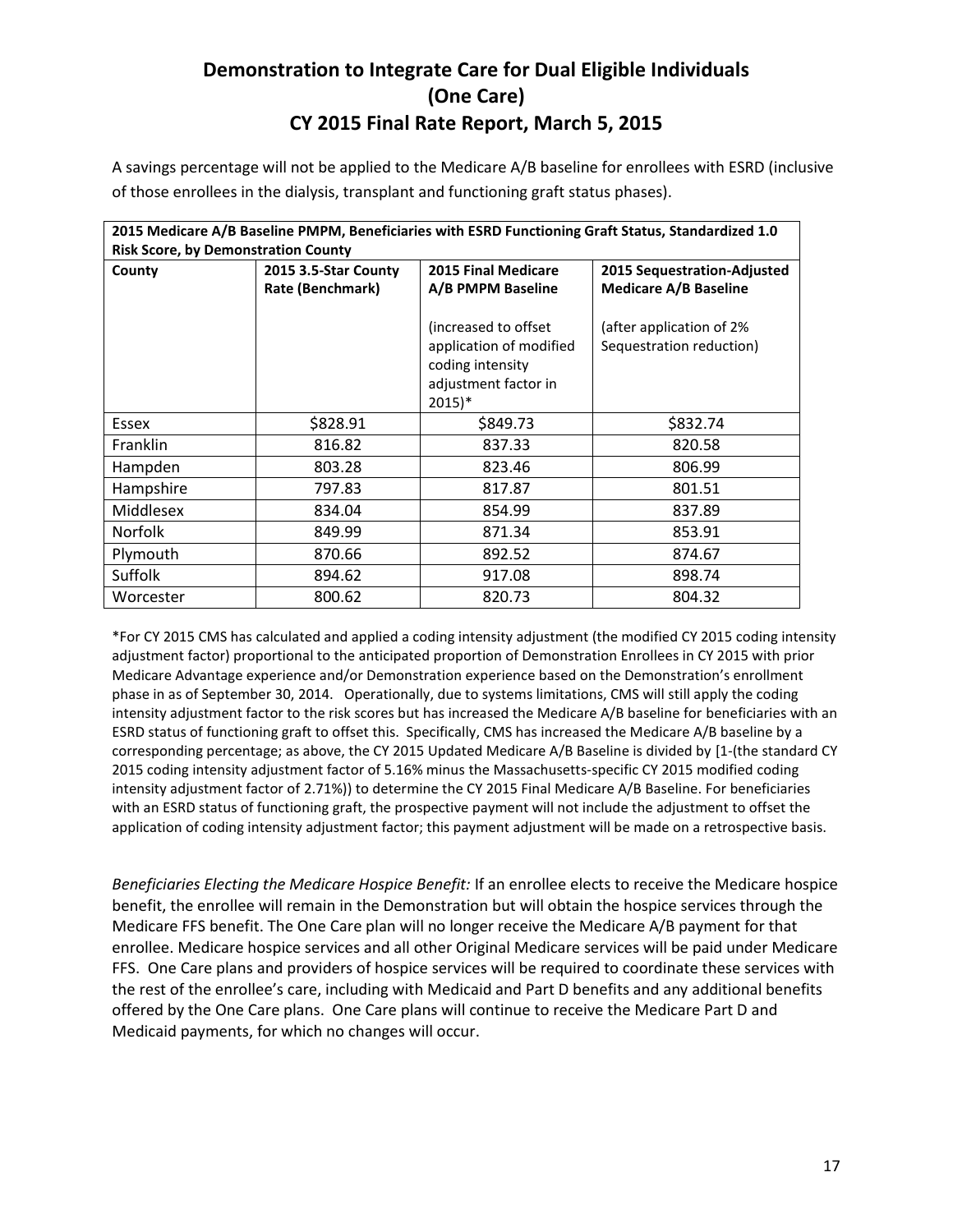### *Medicare Part D Services*

The Part D plan payment is the risk adjusted Part D national average monthly bid amount (NAMBA) for the payment year, adjusted for payment reductions resulting from sequestration applied to the nonpremium portion of the NAMBA. The non-premium portion is determined by subtracting the applicable regional Low-Income Premium Subsidy Amount from the risk adjusted NAMBA. To illustrate, the NAMBA for CY 2015 is \$70.18 and the CY 2015 Low-Income Premium Subsidy Amount for Massachusetts is \$29.65. Thus, the updated Massachusetts Part D monthly per member per month payment for a beneficiary with a 1.0 RxHCC risk score applicable for CY 2015 is \$69.37. This amount incorporates a 2% sequestration reduction to the non-premium portion of the NAMBA.

CMS will pay an average monthly prospective payment amount for the low income cost-sharing subsidy and Federal reinsurance amounts; these payments will be 100% cost reconciled after the payment year has ended. These prospective payments will be the same for all counties, and are shown below:

- Massachusetts low income cost-sharing: \$143.80 PMPM
- Massachusetts reinsurance: \$70.93 PMPM

The low-income cost sharing and reinsurance subsidy amounts are exempt from mandatory payment reductions under sequestration.

A savings percentage will not be applied to the Part D component of the rate. Part D payments will not be subject to a quality withhold.

**Additional Information***:* More information on the Medicare components of the rate under the Demonstration may be found online at: [http://www.cms.gov/Medicare-Medicaid-](http://www.cms.gov/Medicare-Medicaid-Coordination/Medicare-and-Medicaid-Coordination/Medicare-Medicaid-Coordination-Office/Downloads/JointRateSettingProcess.pdf)[Coordination/Medicare-and-Medicaid-Coordination/Medicare-Medicaid-Coordination-](http://www.cms.gov/Medicare-Medicaid-Coordination/Medicare-and-Medicaid-Coordination/Medicare-Medicaid-Coordination-Office/Downloads/JointRateSettingProcess.pdf)[Office/Downloads/JointRateSettingProcess.pdf](http://www.cms.gov/Medicare-Medicaid-Coordination/Medicare-and-Medicaid-Coordination/Medicare-Medicaid-Coordination-Office/Downloads/JointRateSettingProcess.pdf)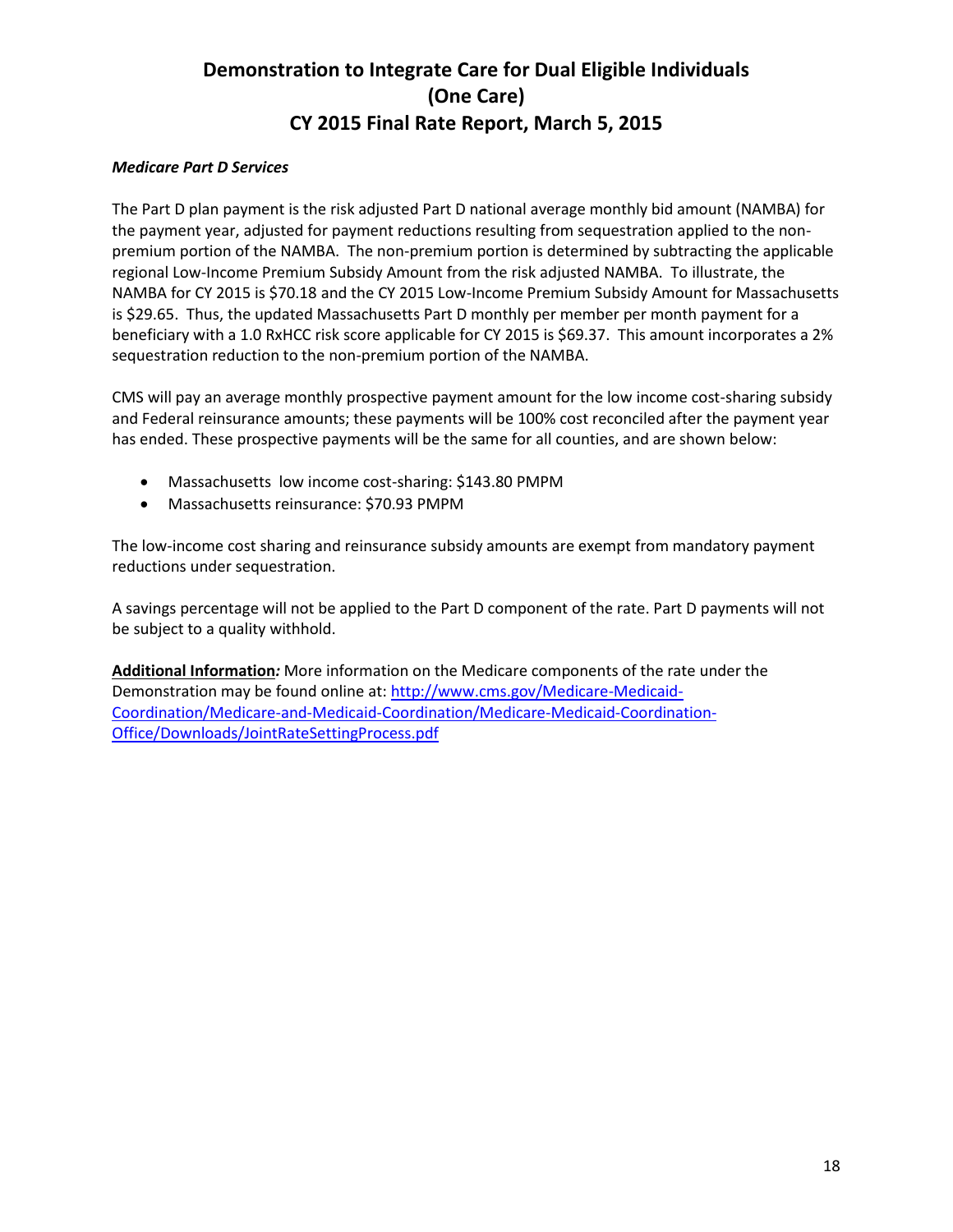### **IV. Savings Percentages and Quality Withholds**

### *Savings Percentages*

One of the components of the capitated financial alignment model is the application of aggregate savings percentages to reflect savings achievable through the coordination of services across Medicare and Medicaid. This is reflected in the rates through the application of aggregate savings percentages to both the Medicaid and Medicare A/B components of the rates.

CMS and MassHealth established composite savings percentages for each year of the Demonstration, as shown in the table below. The savings percentage will be applied to the Medicaid and Medicare A/B components of the rates, uniformly to all population groups, unless otherwise noted in this report. The savings percentage will not be applied to the Part D component of the joint rate.

| Year                        | <b>Calendar dates</b>     | <b>Savings percentage</b> |
|-----------------------------|---------------------------|---------------------------|
| Demonstration Year 1        | October 1, 2013 through   | 0%                        |
|                             | March 31, 2014            |                           |
|                             | April 1, 2014 through Dec | 1%                        |
|                             | 31, 2014                  |                           |
| Demonstration Year 2        | Jan 1, 2015 through Dec   | 0.5%                      |
|                             | 31, 2015                  |                           |
| <b>Demonstration Year 3</b> | Jan 1, 2016 through Dec   | 2%                        |
|                             | 31, 2016                  |                           |

#### *Quality Withhold*

In Demonstration Year 1, a 1% quality withhold was applied to the Medicaid and Medicare A/B components of the rate. The quality withhold will increase to 2% in Demonstration Year 2 and 3% in Demonstration Year 3.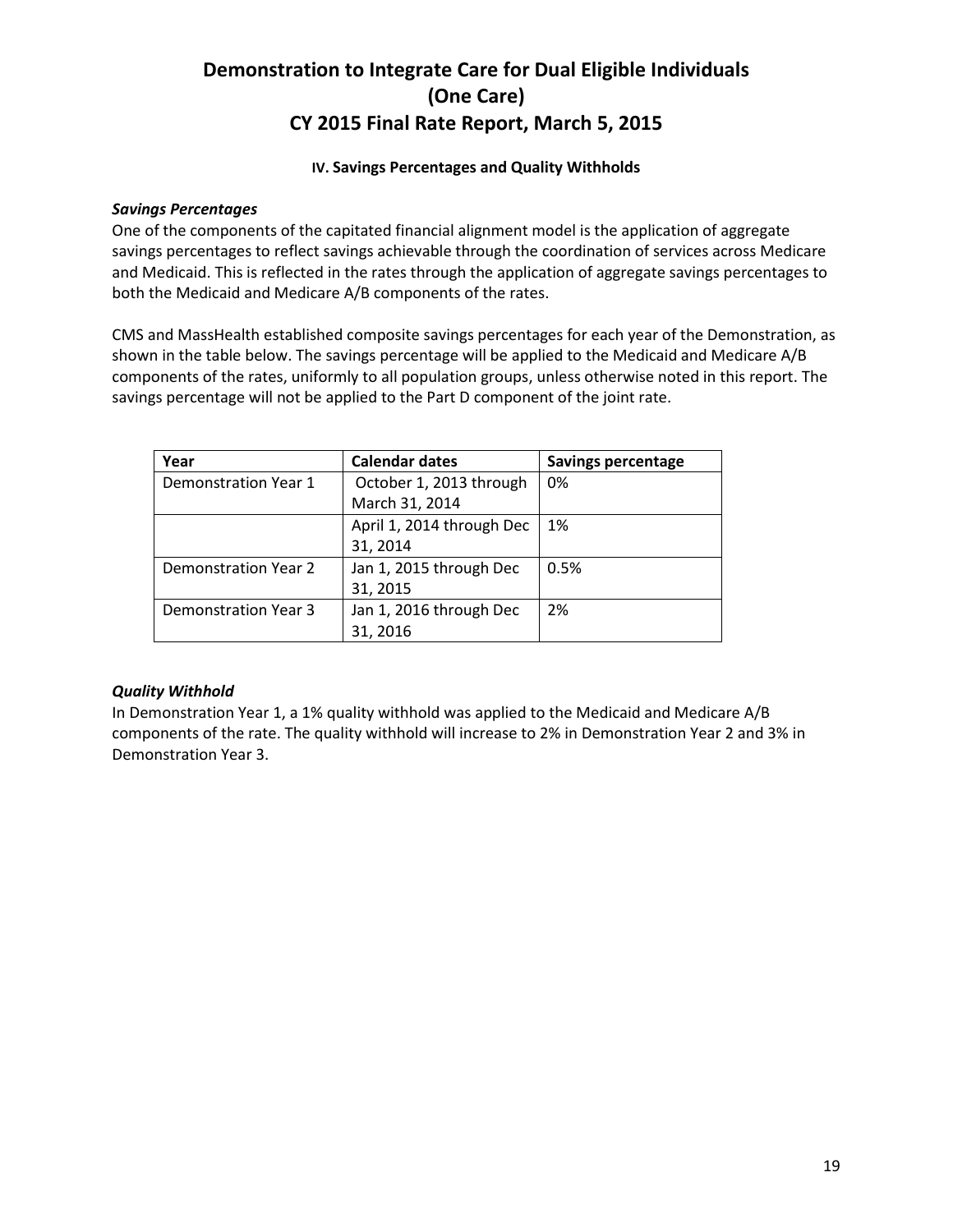### **V. Risk Mitigation**

The MOU established two additional mechanisms, High Cost Risk Pools (HCRP) and Risk Corridors, to mitigate risk in the event of disproportionate enrollment of high need individuals in some One Care plans or adverse enrollment selection across the Demonstration as a whole.

### *High Cost Risk Pools (HCRPs)*

For CY 2015, MassHealth will establish HCRPs to offset the impact of disproportionate enrollment of high-cost enrollees across One Care plans. High-cost enrollees will be defined based on spending for select Medicaid long-term services and supports above a defined per enrollee threshold within MassHealth rating categories C3A (High Community Need), C3B (Very High Community Need), and F1 (Facility-based Care). For each of those rating categories, a portion of the MassHealth component of the rate will be withheld from capitations MassHealth pays to all One Care plans and held in a risk pool. The risk pool will be distributed among One Care plans in proportion to the amount of applicable spending above the per enrollee threshold that is attributed to each One Care plan for their high cost enrollees. In the event that the HCRP exceeds the amount of applicable spending that is over the threshold, any excess funds will be distributed to all One Care plans in proportion to their contributions to the pool.

HCRPs were eliminated for CY2013 and CY2014. The following threshold amounts and withhold rates have been selected for CY2015:

| Rating   | Threshold | Withhold Rate |
|----------|-----------|---------------|
| Category |           |               |
| C3A      | \$4,000   | 1.6%          |
| C3B      | \$7,000   | 1.7%          |
| F1       | \$27,500  | 0.8%          |

Services applicable towards the high cost threshold:

- State Plan LTSS excluding home health services
- Cost-effective, non-State Plan services provided by One Care plans in place of State Plan LTSS (subject to MassHealth approval)
- IL-LTSS coordinator expenses
- LTC Facility expenses beyond 100 days (F1 HCRP only)
- **•** Behavioral Health Diversionary Services
- Dental benefits offered to One Care plan enrollees

The applicable expense must be net of any enrollee Contribution to Care amounts.

#### *Risk Corridors*

Risk corridors have been established for Demonstration Years 1, 2 and 3. The Demonstration will utilize a tiered One Care plan-level symmetrical risk corridor to include all Medicare A/B and Medicaid eligible service and non-service expenditures, rounded to the nearest one tenth of a percent. The risk corridors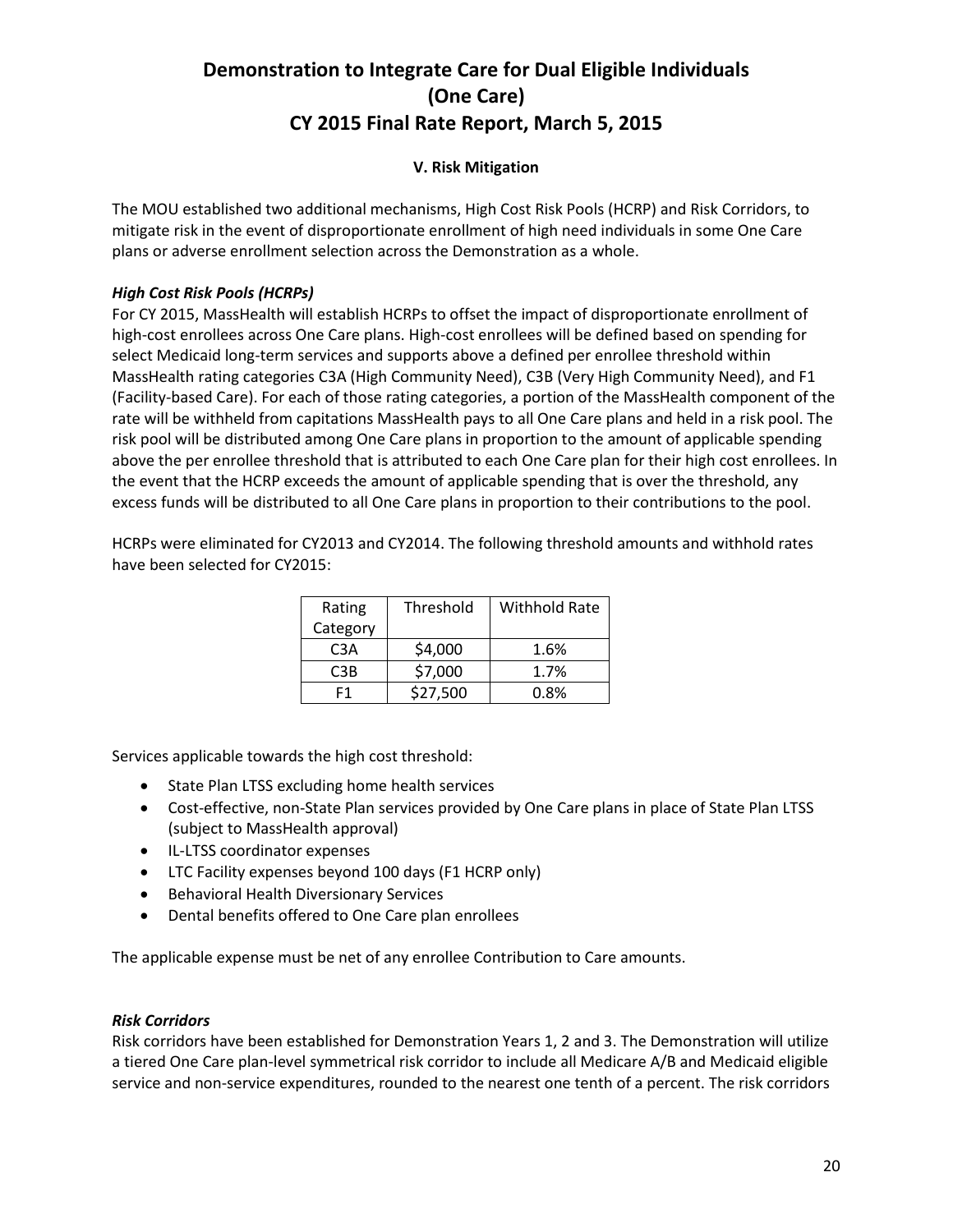will be reconciled after application of any HCRP or risk adjustment methodologies (e.g. CMS-HCC), and as if One Care plans had received the full quality withhold payment.

In CY 2015 (Demonstration Year 2), for gains and/or losses of less than or equal to 3%, or greater than 10%, the One Care plan bears 100% of the risk. For the portion of gains and/or losses from 3.1% through 10.0%, the One Care plan bears 50% of the risk and MassHealth and CMS share in the other 50%. The Medicare and Medicaid contributions to risk corridor payments or recoupments will be in proportion to their contributions to the Medicare A/B and MassHealth components of the capitation rate.

### **VI. MassHealth Base Data Summaries**

Summary PMPMs for Medicaid and crossover claims from the MassHealth base data are included below, followed by summary PMPMs including IBNR and relational adjustments. Expenditures are reported by fiscal year, geographic region, rating category, and rate development category of service. Combined across fiscal years, the Medicaid and crossover data represents the historical base data used to develop the MassHealth component of the rates.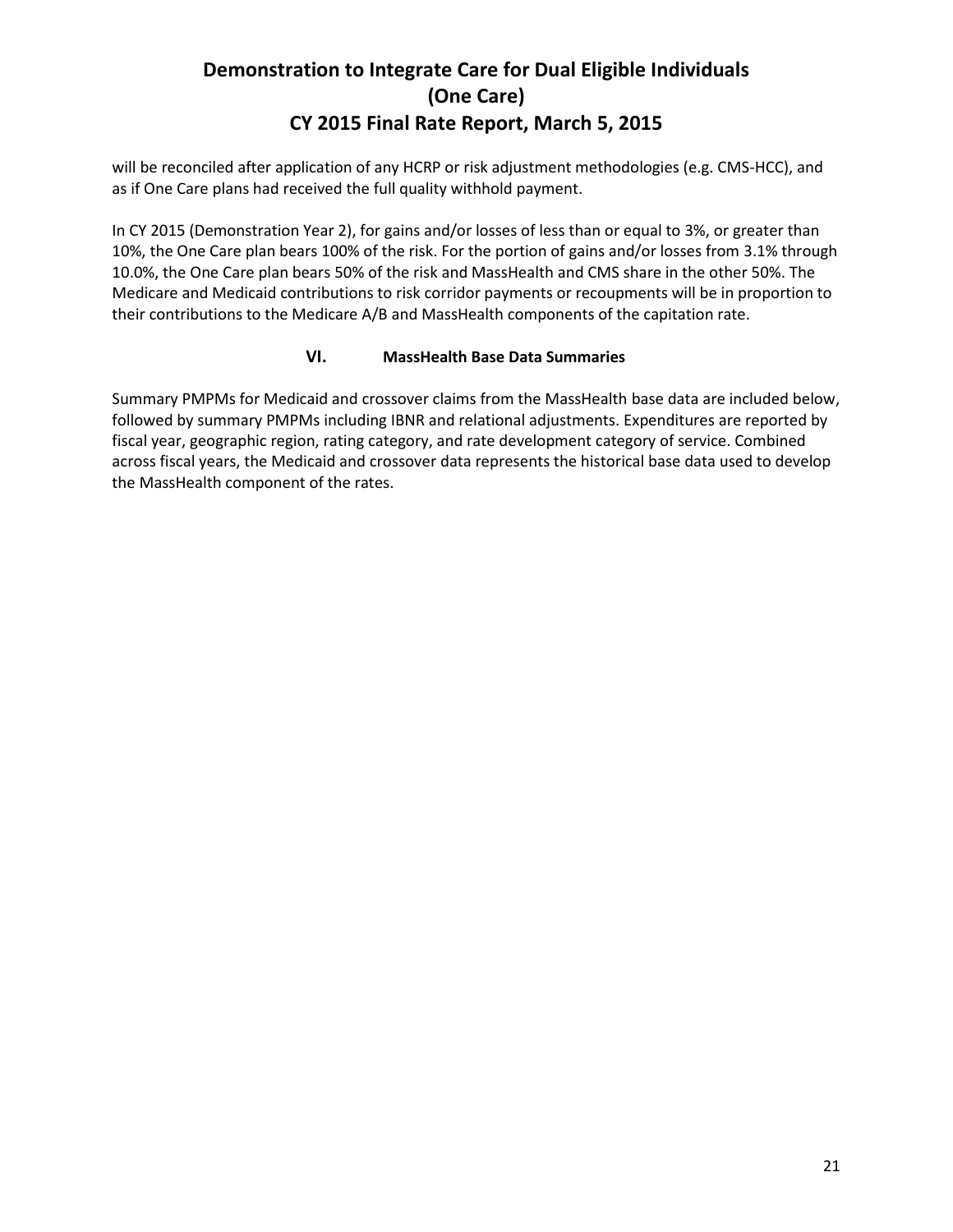| <b>Base Data Summary</b>                                                                              |                         |                          |                                |      |                      |                |                                 |                                |                |                             |                |                                 |                    |                                |                    |                             |               |                                 |              |                         |              |                             |
|-------------------------------------------------------------------------------------------------------|-------------------------|--------------------------|--------------------------------|------|----------------------|----------------|---------------------------------|--------------------------------|----------------|-----------------------------|----------------|---------------------------------|--------------------|--------------------------------|--------------------|-----------------------------|---------------|---------------------------------|--------------|-------------------------|--------------|-----------------------------|
| <b>Region: Eastern</b>                                                                                |                         |                          |                                |      |                      |                |                                 |                                |                |                             |                |                                 |                    |                                |                    |                             |               |                                 |              |                         |              |                             |
| Period: FY 2012                                                                                       |                         |                          | C1: Community Tier 1           |      |                      |                |                                 | <b>C2: Community Tier 2</b>    |                |                             |                |                                 |                    | C3: Community Tier 3           |                    |                             |               |                                 |              | F1: Facility-Based Care |              |                             |
| <b>Category of Service</b>                                                                            |                         | Crossover<br><b>PMPM</b> | <b>Medicaid</b><br><b>PMPM</b> |      | Total<br><b>PMPM</b> |                | <b>Crossover</b><br><b>PMPM</b> | <b>Medicaid</b><br><b>PMPM</b> |                | <b>Total</b><br><b>PMPM</b> |                | <b>Crossover</b><br><b>PMPM</b> |                    | <b>Medicaid</b><br><b>PMPM</b> |                    | <b>Total</b><br><b>PMPM</b> |               | <b>Crossover</b><br><b>PMPM</b> |              | Medicaid<br><b>PMPM</b> |              | <b>Total</b><br><b>PMPM</b> |
| <b>Member Months</b>                                                                                  |                         | 384,517                  | 384,517                        |      | 384,517              |                | 128,571                         | 128,571                        |                | 128,571                     |                | 66,707                          |                    | 66,707                         |                    | 66.707                      |               | 12,839                          |              | 12.839                  |              | 12,839                      |
| Inpatient - Non-MH/SA                                                                                 | $\sqrt[6]{\frac{1}{2}}$ | $5.21$ \$                | $1.16$ \$                      |      | 6.37                 | \$             | $11.61$ \$                      | $8.65$ \$                      |                | 20.26                       | \$             | 16.23                           | $\mathbf{\hat{s}}$ | 42.36 \$                       |                    | 58.59                       | \$            | 27.92                           | \$           | 1,687.28                | $\mathbb{S}$ | 1,715.21                    |
| Inpatient MH/SA                                                                                       | \$                      | $0.11$ \$                |                                |      | 0.19                 | \$             | $17.37$ \$                      | $22.07$ \$                     |                | 39.44                       | \$             | $16.03$ \$                      |                    | $69.53$ \$                     |                    | 85.56                       | \$            | 13.49                           | \$           | $1,476.37$ \$           |              | 1,489.86                    |
| <b>Hospital Outpatient</b>                                                                            | $\mathsf{\$}$           | 16.66 \$                 | $1.09$ \$                      |      | 17.75                | $\mathfrak{S}$ | $20.10$ \$                      | 1.29S                          |                | 21.39                       | $\mathbb{S}$   | 26.04 \$                        |                    | $2.48$ \$                      |                    | 28.52                       | $\mathsf{\$}$ | 51.18 \$                        |              | $1.49$ \$               |              | 52.68                       |
| Outpatient MH/SA                                                                                      | \$                      | $11.30$ \$               | $5.27$ \$                      |      | 16.56                | \$             | $21.20$ \$                      | $139.45$ \$                    |                | 160.65                      | \$             | $16.87$ \$                      |                    | 76.86 \$                       |                    | 93.73                       | \$            | $16.16$ \$                      |              | $32.39$ \$              |              | 48.54                       |
| Professional                                                                                          | $\mathsf{\$}$           | $8.20$ \$                | $3.67$ \$                      |      | 11.88                | \$             | $9.78$ \$                       | 15.94 \$                       |                | 25.72                       | $\mathfrak s$  | 10.96                           | \$                 | $9.09$ \$                      |                    | 20.05                       | \$            | 14.69 \$                        |              | 3.70 <sup>5</sup>       |              | 18.39                       |
| <b>HCBS/Home Health</b>                                                                               | \$                      | $0.00$ \$                | $3.76$ \$                      |      | 3.76                 | \$             | $0.00$ \$                       | 9.40                           | \$             | 9.40                        | \$             | 0.00                            | \$                 | $2,028.62$ \$                  |                    | 2,028.62                    | \$            | $0.00$ \$                       |              | $94.80$ \$              |              | 94.80                       |
| <b>LTC Facility</b>                                                                                   | $\sqrt[6]{\frac{1}{2}}$ | 0.77S                    | $0.27$ \$                      |      | 1.04                 | \$             | $1.80$ \$                       | $0.59$ \$                      |                | 2.39                        | $\mathfrak s$  | 37.46                           | $\mathfrak{S}$     | 30.36                          | \$                 | 67.82                       | \$            | 125.70                          | $\mathbb{S}$ | 3,580.73 \$             |              | 3,706.43                    |
| Pharmacy (Non-Part D)                                                                                 | \$                      | $0.00$ \$                | $5.61$ \$                      |      | 5.61                 | \$             | $0.00$ \$                       | 5.07                           | \$             | 5.07                        | \$             | $0.00$ \$                       |                    | $8.05$ \$                      |                    | 8.05                        | \$            | $0.00$ \$                       |              | $10.32$ \$              |              | 10.32                       |
| DME & Supplies                                                                                        | $\mathsf{\$}$           | $1.78$ \$                | $2.85$ \$                      |      | 4.64                 | \$             | $1.35$ \$                       | 1.97S                          |                | 3.31                        | \$             | 13.20                           | <b>S</b>           | $31.74$ \$                     |                    | 44.94                       | $\mathsf{\$}$ | 6.22S                           |              | $27.34$ \$              |              | 33.56                       |
| Transportation                                                                                        | \$                      | $0.05$ \$                | $3.80$ \ \$                    |      | 3.84                 | \$             | $0.19$ \$                       | 24.71                          | \$             | 24.90                       | \$             |                                 |                    | $98.45$ \$                     |                    | 98.71                       | \$            | $0.72$ \$                       |              | $57.67$ \$              |              | 58.38                       |
| All Other                                                                                             | $\mathbb{S}$            | $0.00$ \$                | $10.21$ \$                     |      | 10.21                | $\mathfrak{L}$ | 0.00 <sup>5</sup>               | 12.70 \$                       |                | 12.70                       | $\mathbb{S}$   | 0.00                            | \$                 | 28.14                          | \$                 | 28.14                       | \$            | 0.00                            | \$           | 46.46                   | - \$         | 46.46                       |
| <b>Total Medical</b>                                                                                  | $\mathbf{s}$            | 44.08                    | \$<br>37.76                    | - \$ | 81.84                | \$             | 83.40                           | \$<br>241.82                   | \$             | 325.22                      | Ŝ.             | 137.05                          | \$                 | 2,425.67                       | \$                 | 2,562.72                    | \$            | 256.08                          | \$           | 7,018.55                | \$           | 7,274.63                    |
|                                                                                                       |                         |                          |                                |      |                      |                |                                 |                                |                |                             |                |                                 |                    |                                |                    |                             |               |                                 |              |                         |              |                             |
| <b>Region: Eastern</b>                                                                                |                         |                          |                                |      |                      |                |                                 |                                |                |                             |                |                                 |                    |                                |                    |                             |               |                                 |              |                         |              |                             |
| Period: FY 2013                                                                                       |                         |                          | C1: Community Tier 1           |      |                      |                |                                 | <b>C2: Community Tier 2</b>    |                |                             |                |                                 |                    | C3: Community Tier 3           |                    |                             |               |                                 |              | F1: Facility-Based Care |              |                             |
|                                                                                                       |                         | Crossover                | <b>Medicaid</b>                |      | <b>Total</b>         |                | <b>Crossover</b>                | <b>Medicaid</b>                |                | <b>Total</b>                |                | <b>Crossover</b>                |                    | <b>Medicaid</b>                |                    | <b>Total</b>                |               | <b>Crossover</b>                |              | <b>Medicaid</b>         |              | <b>Total</b>                |
| <b>Category of Service</b>                                                                            |                         | <b>PMPM</b>              | <b>PMPM</b>                    |      | <b>PMPM</b>          |                | <b>PMPM</b>                     | <b>PMPM</b>                    |                | <b>PMPM</b>                 |                | <b>PMPM</b>                     |                    | <b>PMPM</b>                    |                    | <b>PMPM</b>                 |               | <b>PMPM</b>                     |              | <b>PMPM</b>             |              | <b>PMPM</b>                 |
| <b>Member Months</b>                                                                                  |                         | 399,094                  | 399,094                        |      | 399,094              |                | 129,776                         | 129,776                        |                | 129,776                     |                | 73,428                          |                    | 73,428                         |                    | 73,428                      |               | 10,980                          |              | 10,980                  |              | 10,980                      |
| Inpatient - Non-MH/SA                                                                                 | $\sqrt[6]{\frac{1}{2}}$ | 4.89 \$                  | $0.89$ \$                      |      | 5.78                 | \$             | 10.62 \$                        | 6.67 \$                        |                | 17.29                       | $\mathfrak s$  | 15.71 \$                        |                    | 42.90 \$                       |                    | 58.61                       | \$            | 15.20                           | $\mathbb{S}$ | $1,573.15$ \$           |              | 1,588.34                    |
| Inpatient MH/SA                                                                                       | \$                      | $0.12$ \$                | $0.12$ \$                      |      | 0.24                 | \$             | $22.20$ \$                      | $24.35$ \$                     |                | 46.55                       | \$             | $15.68$ \$                      |                    | 85.69 \$                       |                    | 101.37                      | \$            | 7.24                            | \$           | $1,677.73$ \$           |              | 1,684.97                    |
| <b>Hospital Outpatient</b>                                                                            | $\sqrt{2}$              | 17.75 \$                 | $1.24$ \$                      |      | 18.99                | \$             | $21.42$ \$                      | 1.45                           | - \$           | 22.86                       | $\mathfrak{s}$ | 26.69                           | \$                 | $2.31$ \$                      |                    | 29.00                       | \$            | 43.92 \$                        |              | $1.31$ \$               |              | 45.23                       |
| Outpatient MH/SA                                                                                      | \$                      | $8.78$ \$                | $5.13$ \$                      |      | 13.91                | \$             | $14.95$ \$                      | $141.16$ \$                    |                | 156.12                      | \$             | 11.85                           | $\vert$ \$         | 74.71 \$                       |                    | 86.56                       | \$            | $11.10$ \$                      |              | $30.20$ \$              |              | 41.30                       |
| Professional                                                                                          | $\mathbb{S}$            | 14.13 \$                 | $3.95$ \$                      |      | 18.07                | \$             | 19.65 \$                        | 16.24 \$                       |                | 35.89                       | $\mathfrak s$  | 23.38                           | \$                 | 6.55                           | $\mathbf{\hat{s}}$ | 29.92                       | $\mathsf{\$}$ | 28.61 \$                        |              | $3.87$ \$               |              | 32.49                       |
| <b>HCBS/Home Health</b>                                                                               | \$                      | $0.00$ \$                | $3.32 \,   \,$ \$              |      | 3.32                 | \$             | $0.00$ \$                       | $9.65$ \$                      |                | 9.65                        | \$             | 0.00                            |                    |                                |                    | 2.148.29                    | \$            | 0.00                            | \$           | $91.55$ \$              |              | 91.55                       |
| <b>LTC Facility</b>                                                                                   | $\mathbb{S}$            | $0.85$ \$                | $0.29$ \$                      |      | 1.14                 | \$             | 1.80 <sup>5</sup>               | $0.85$ \$                      |                | 2.64                        | \$             | 31.68                           | - \$               | 28.00 \$                       |                    | 59.69                       | \$            | 126.53                          |              | \$ 3.726.39             | \$           | 3.852.92                    |
| Pharmacy (Non-Part D)                                                                                 | \$                      | $0.00$ \$                | $4.42$ \$                      |      | 4.42                 | \$             | $0.00$ \$                       | 4.18                           | S.             | 4.18                        | \$             | $0.00$ \$                       |                    | $6.98$ \$                      |                    | 6.98                        | \$            | $0.00$ \$                       |              | $5.97$ \\$              |              | 5.97                        |
| DME & Supplies                                                                                        | $\sqrt[6]{\frac{1}{2}}$ | $1.70$ \$                | 3.37 <sup>5</sup>              |      | 5.07                 | $\mathfrak{s}$ | $1.23$ \$                       | 2.71                           | $\mathfrak{S}$ | 3.94                        | $\mathfrak{s}$ | 10.70                           | \$                 | $31.02$ \$                     |                    | 41.72                       | $\sqrt[6]{2}$ | $3.13$ \$                       |              | 27.90 \$                |              | 31.02                       |
| Transportation                                                                                        | \$                      | $0.05$ \$                |                                |      | 4.22                 | \$             | $0.16$ \$                       | 27.52                          | \$             | 27.68                       | \$             | 0.37                            | $\vert$ \$         | $96.58$ \$                     |                    | 96.96                       | \$            | $1.14$ \ \$                     |              | $57.34$ \$              |              | 58.49                       |
| All Other                                                                                             | $\mathbb{S}$            | $0.00$ \$                | 11.60 \$                       |      | 11.60                | \$             | 0.00 <sup>5</sup>               | 14.31                          | \$             | 14.31                       | \$             | 0.00                            | \$                 | 29.45                          | \$                 | 29.45                       | \$            | 0.00                            | \$           | 48.46                   | - \$         | 48.46                       |
| <b>Total Medical</b>                                                                                  | \$                      | $48.28$ \$               | 38.49                          | - \$ | 86.77                | - \$           | $92.03$ \$                      | 249.09                         | \$             | 341.12                      | -S             | 136.07                          | \$                 | $2,552.48$ \$                  |                    | 2,688.55                    | \$            | 236.87                          |              | \$7,243.87              |              | \$7,480.74                  |
|                                                                                                       |                         |                          |                                |      |                      |                |                                 |                                |                |                             |                |                                 |                    |                                |                    |                             |               |                                 |              |                         |              |                             |
| Notes:                                                                                                |                         |                          |                                |      |                      |                |                                 |                                |                |                             |                |                                 |                    |                                |                    |                             |               |                                 |              |                         |              |                             |
| 1. In some cases, totals may not equal the sum of their respective column components due to rounding. |                         |                          |                                |      |                      |                |                                 |                                |                |                             |                |                                 |                    |                                |                    |                             |               |                                 |              |                         |              |                             |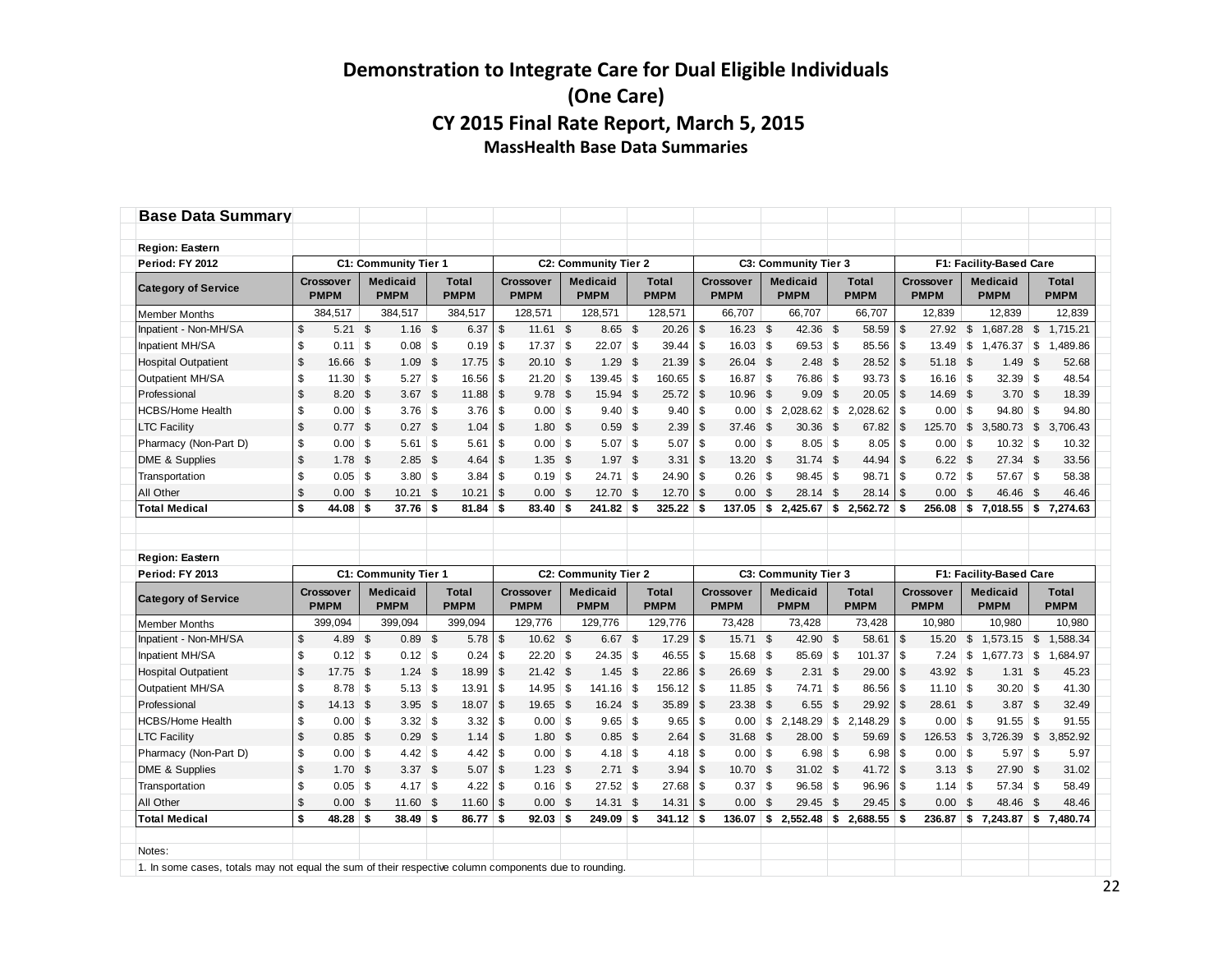| <b>Base Data Summary</b>                  |               |                                 |              |                                |    |                      |                |                                 |     |                                |      |                             |                |                                 |          |                                |      |                             |                |                                 |                |                                |          |                      |
|-------------------------------------------|---------------|---------------------------------|--------------|--------------------------------|----|----------------------|----------------|---------------------------------|-----|--------------------------------|------|-----------------------------|----------------|---------------------------------|----------|--------------------------------|------|-----------------------------|----------------|---------------------------------|----------------|--------------------------------|----------|----------------------|
|                                           |               |                                 |              |                                |    |                      |                |                                 |     |                                |      |                             |                |                                 |          |                                |      |                             |                |                                 |                |                                |          |                      |
| <b>Region: Western</b>                    |               |                                 |              |                                |    |                      |                |                                 |     |                                |      |                             |                |                                 |          |                                |      |                             |                |                                 |                |                                |          |                      |
| Period: FY 2012                           |               |                                 |              | C1: Community Tier 1           |    |                      |                |                                 |     | C2: Community Tier 2           |      |                             |                |                                 |          | C3: Community Tier 3           |      |                             |                |                                 |                | F1: Facility-Based Care        |          |                      |
| <b>Category of Service</b>                |               | Crossover<br><b>PMPM</b>        |              | <b>Medicaid</b><br><b>PMPM</b> |    | Total<br><b>PMPM</b> |                | <b>Crossover</b><br><b>PMPM</b> |     | <b>Medicaid</b><br><b>PMPM</b> |      | <b>Total</b><br><b>PMPM</b> |                | <b>Crossover</b><br><b>PMPM</b> |          | <b>Medicaid</b><br><b>PMPM</b> |      | <b>Total</b><br><b>PMPM</b> |                | Crossover<br><b>PMPM</b>        |                | <b>Medicaid</b><br><b>PMPM</b> |          | Total<br><b>PMPM</b> |
| <b>Member Months</b>                      |               | 230,347                         |              | 230,347                        |    | 230,347              |                | 80,049                          |     | 80,049                         |      | 80,049                      |                | 46,194                          |          | 46,194                         |      | 46,194                      |                | 5,062                           |                | 5,062                          |          | 5,062                |
| Inpatient - Non-MH/SA                     | \$            | 4.71                            | $\mathbb{S}$ | $0.73$ \$                      |    | 5.43                 | $\mathfrak{s}$ | 9.39 <sup>5</sup>               |     | $1.36$ \$                      |      | 10.75                       | $\mathfrak s$  | 12.31                           | \$       | $12.31$ \$                     |      | 24.61                       | ا \$           | 19.56                           | $\mathfrak s$  | 1,097.06 \$                    |          | 1.116.62             |
| Inpatient MH/SA                           | \$            | $0.12$ \$                       |              | $0.00$ \$                      |    | 0.12                 | \$             | $24.29$ \$                      |     | $10.10$ \$                     |      | 34.39                       | \$             | $13.16$ \$                      |          | $17.77$ \$                     |      | 30.93                       | \$             | $14.36$ \$                      |                | 146.37 \$                      |          | 160.73               |
| <b>Hospital Outpatient</b>                | $\mathsf{\$}$ | 11.46                           | - \$         | $0.65$ \$                      |    | 12.10                | \$             | 15.76 \$                        |     | $0.69$ \$                      |      | 16.45                       | \$             | 18.73 \$                        |          | $0.84$ \$                      |      | 19.57                       | $\sqrt{3}$     | 49.64 \$                        |                | $3.58$ \$                      |          | 53.23                |
| Outpatient MH/SA                          | \$            | 8.41                            | ∣\$          | $7.55$ \$                      |    | 15.95                | \$             | $18.10$ \$                      |     | $145.21$ \$                    |      | 163.31                      | \$             | $11.91$ \$                      |          | 65.96 \$                       |      | 77.87                       | \$             | $13.59$ \$                      |                | 45.96 \$                       |          | 59.55                |
| Professional                              | \$            | $9.66$ \$                       |              | $1.70$ \$                      |    | 11.35                | \$             | $10.74$ \$                      |     | $3.99$ \$                      |      | 14.73                       | $\mathfrak s$  | 12.97 \$                        |          | 2.06                           | - \$ | 15.03                       | -\$            | 16.70 \$                        |                | $1.27$ \$                      |          | 17.96                |
| <b>HCBS/Home Health</b>                   | \$            | $0.00$ \$                       |              | $2.69$ \$                      |    | 2.69                 | \$             | $0.00$ \$                       |     | $6.81$ \ \$                    |      | 6.81                        | \$             | $0.00$ \$                       |          | $.962.18$ \ \$                 |      | 1,962.18                    | \$             | $0.00$ \$                       |                | $53.53$ \$                     |          | 53.53                |
| <b>LTC Facility</b>                       | \$            | $0.58$ \$                       |              | $0.42$ \$                      |    | 1.00                 | \$             | $1.07$ \$                       |     | $0.17$ \$                      |      | 1.24                        | \$             | 25.31 \$                        |          | 23.55                          | - \$ | 48.87                       | \$             | 128.24                          | \$             | 4,720.18 \$                    |          | 4,848.42             |
| Pharmacy (Non-Part D)                     | \$            | $0.00$ \$                       |              | $4.65$ \$                      |    | 4.65                 | \$             | $0.00$ \ \$                     |     | $5.39$ \$                      |      | 5.39                        | \$             | $0.00$ \ \$                     |          |                                |      | 8.43                        | \$             | $0.00$ \ \$                     |                | $8.77$ \$                      |          | 8.77                 |
| DME & Supplies                            | \$            | $1.87$ \$                       |              | $2.81$ \$                      |    | 4.69                 | $\sqrt[6]{3}$  | $1.60$ \$                       |     | $2.61$ \$                      |      | 4.20                        | \$             | 14.01 \$                        |          | 35.44 \$                       |      | 49.45                       | $\sqrt{2}$     | 7.06                            | - \$           | 55.86 \$                       |          | 62.92                |
| Transportation                            | \$            | $0.09$ \$                       |              | $3.78$ \$                      |    | 3.87                 | \$             | $0.24$ \$                       |     | $20.86$ \$                     |      | 21.10                       | \$             | $0.26$ \$                       |          | $69.32$ \$                     |      | 69.58                       | \$             | $1.04$ \$                       |                | $50.36$ \$                     |          | 51.40                |
| All Other                                 | \$            | $0.00$ \$                       |              | 14.09                          | \$ | 14.09                | $\mathfrak{s}$ | 0.00 <sup>5</sup>               |     | 16.92 \$                       |      | 16.92                       | \$             | 0.00                            | \$       | 54.30                          | - \$ | 54.30                       | \$             | 0.00                            | \$             | 83.68 \$                       |          | 83.68                |
| <b>Total Medical</b>                      | \$            | 36.88                           | \$           | 39.06                          | £  | 75.94                | \$             | 81.18                           | S   | 214.11                         | -\$  | 295.29                      | \$             | 108.67                          | \$       | $2,252.15$ \$                  |      | 2,360.82                    | \$             | 250.19                          | \$             | 6,266.62                       | \$       | 6,516.80             |
| <b>Region: Western</b><br>Period: FY 2013 |               |                                 |              | C1: Community Tier 1           |    |                      |                |                                 |     | <b>C2: Community Tier 2</b>    |      |                             |                |                                 |          | C3: Community Tier 3           |      |                             |                |                                 |                | F1: Facility-Based Care        |          |                      |
| <b>Category of Service</b>                |               | <b>Crossover</b><br><b>PMPM</b> |              | <b>Medicaid</b><br><b>PMPM</b> |    | Total<br><b>PMPM</b> |                | <b>Crossover</b><br><b>PMPM</b> |     | <b>Medicaid</b><br><b>PMPM</b> |      | <b>Total</b><br><b>PMPM</b> |                | <b>Crossover</b><br><b>PMPM</b> |          | <b>Medicaid</b><br><b>PMPM</b> |      | <b>Total</b><br><b>PMPM</b> |                | <b>Crossover</b><br><b>PMPM</b> |                | <b>Medicaid</b><br><b>PMPM</b> |          | Total<br><b>PMPM</b> |
| <b>Member Months</b>                      |               | 242,691                         |              | 242,691                        |    | 242,691              |                | 84,077                          |     | 84,077                         |      | 84,077                      |                | 50,058                          |          | 50,058                         |      | 50,058                      |                | 4,450                           |                | 4,450                          |          | 4,450                |
| Inpatient - Non-MH/SA                     | \$            | $4.15$ \$                       |              | $0.64$ \$                      |    | 4.80                 | $\mathfrak{s}$ | $9.34$ \$                       |     | $1.67$ \$                      |      | 11.00                       | \$             | 12.96                           | <b>S</b> | $11.34$ \$                     |      | 24.30                       | $\mathfrak{s}$ | 11.62                           | $\mathfrak{S}$ | 989.88 \$                      |          | 1.001.50             |
| Inpatient MH/SA                           | \$            | $0.16$ \$                       |              | $0.00$ \$                      |    | 0.16                 | \$             | $21.22$ \$                      |     | $12.04$ \ \$                   |      | 33.26                       | \$             | $11.06$ \$                      |          | $24.98$ \$                     |      | 36.04                       | \$             | 5.30                            | \$             | $187.48$ \$                    |          | 192.78               |
| <b>Hospital Outpatient</b>                | \$            | 12.37                           | - \$         | $0.62$ \$                      |    | 12.98                | \$             | 17.26 \$                        |     | $0.83$ \$                      |      | 18.09                       | $\mathfrak s$  | $20.93$ \$                      |          | $0.95$ \$                      |      | 21.87                       | $\sqrt{3}$     | 43.55 \$                        |                | $0.38$ \$                      |          | 43.94                |
| Outpatient MH/SA                          | \$            | $7.03$ \$                       |              | $7.26$ \$                      |    | 14.29                | \$             | $12.84$ \$                      |     | $142.65$ \$                    |      | 155.49                      | \$             | $9.59$ \$                       |          | $61.81$ \$                     |      | 71.41                       | \$             | $9.68$ \$                       |                | 36.96 \$                       |          | 46.64                |
| Professional                              | \$            | 15.94 \$                        |              | $2.23$ \$                      |    | 18.17                | $\mathfrak{s}$ | 20.75 \$                        |     | 4.40~\$                        |      | 25.15                       | $\mathfrak{S}$ | 25.13 \$                        |          | 2.31                           | \$   | 27.44                       | \$             | 30.38 \$                        |                | $0.66$ \$                      |          | 31.04                |
| HCBS/Home Health                          | \$            | $0.00$ \ \$                     |              | $2.75$ \$                      |    | 2.75                 | -\$            | $0.00$ \ \$                     |     |                                |      | 5.83                        | \$             | $0.00$ \ \$                     |          | $2,068.17$ \$                  |      | 2,068.17                    | \$             | $0.00$ \$                       |                | $37.37$ \$                     |          | 37.37                |
| <b>LTC Facility</b>                       | \$            | $0.69$ \$                       |              | $0.22$ \$                      |    | 0.91                 | \$             | $1.44$ \$                       |     | $0.61$ \$                      |      | 2.05                        | \$             | 23.63 \$                        |          | 21.99                          | - \$ | 45.62                       | \$             | 111.41                          | \$             | 4,921.68                       | \$       | 5,033.09             |
| Pharmacy (Non-Part D)                     | \$            | $0.00$ \$                       |              | $3.83$ \$                      |    | 3.83                 | \$             | $0.00$ \$                       |     | $4.60$ \$                      |      | 4.60                        | \$             | $0.00$ \ \$                     |          | $6.96$ \$                      |      | 6.96                        | \$             | $0.00$ \$                       |                | $4.54$ \$                      |          | 4.54                 |
| DME & Supplies                            | \$            | 1.94                            | - \$         | $3.17$ \$                      |    | 5.11                 | \$             | $1.38$ \$                       |     | $2.44$ \$                      |      | 3.81                        | \$             | $13.12$ \$                      |          | 36.74 \$                       |      | 49.86                       | \$             | 3.28                            | \$             | 31.36 \$                       |          | 34.64                |
| Transportation                            | \$            | 0.07                            | $\vert$ \$   | $4.25$ \$                      |    | 4.32                 | \$             | $0.20$ \$                       |     | $30.24$ \$                     |      | 30.44                       | \$             | $0.30$ \$                       |          | $73.09$ \$                     |      | 73.40                       | <b>S</b>       | $0.89$ \$                       |                | $59.16$ \$                     |          | 60.05                |
| All Other                                 | \$            | 0.00                            | - \$         | 13.50 \$                       |    | 13.50                | \$             | 0.00 <sup>5</sup>               |     | 23.35                          | - \$ | 23.35                       | \$             | 0.00                            | \$       | 37.93                          | \$   | 37.93                       | \$             | 0.00                            | \$             | 43.30 \$                       |          | 43.30                |
| <b>Total Medical</b>                      | \$            | 42.35                           | \$           | 38.48                          | \$ | 80.83                | \$             | 84.42                           | -\$ | 228.66                         | - \$ | 313.07                      | \$             | 116.72                          | \$       | 2,346.27                       | \$   | 2,462.99                    | \$             | 216.12                          | \$             | 6,312.77                       | <b>S</b> | 6.528.89             |
|                                           |               |                                 |              |                                |    |                      |                |                                 |     |                                |      |                             |                |                                 |          |                                |      |                             |                |                                 |                |                                |          |                      |
| Notes:                                    |               |                                 |              |                                |    |                      |                |                                 |     |                                |      |                             |                |                                 |          |                                |      |                             |                |                                 |                |                                |          |                      |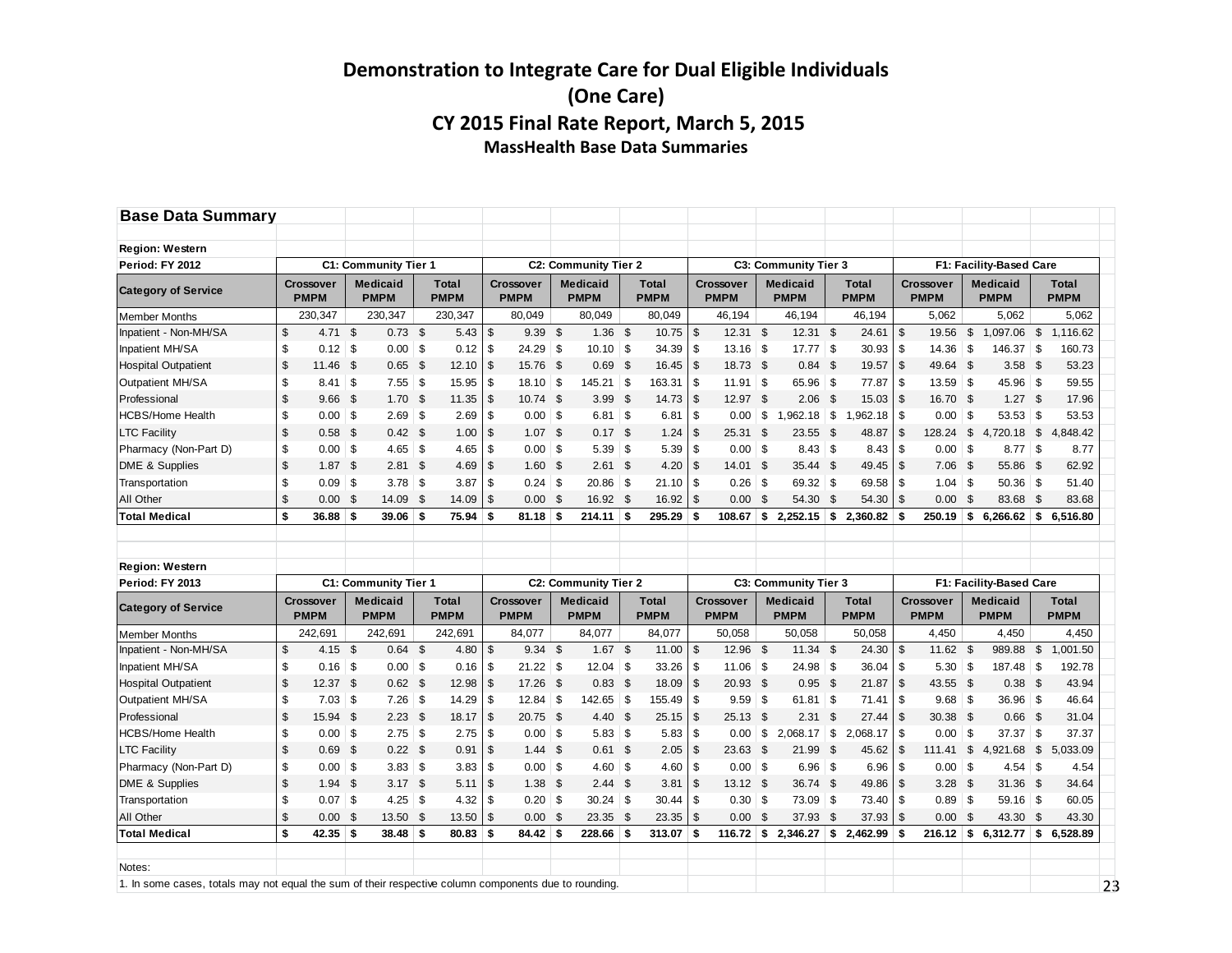| <b>Base Data Summary</b>                                                                              |                         |                                 |                                |                |                             |               |                                 |                |                                |                |                             |               |                                 |                |                                |              |                             |                         |                                 |      |                                |               |                      |
|-------------------------------------------------------------------------------------------------------|-------------------------|---------------------------------|--------------------------------|----------------|-----------------------------|---------------|---------------------------------|----------------|--------------------------------|----------------|-----------------------------|---------------|---------------------------------|----------------|--------------------------------|--------------|-----------------------------|-------------------------|---------------------------------|------|--------------------------------|---------------|----------------------|
| <b>Region: The Cape</b>                                                                               |                         |                                 |                                |                |                             |               |                                 |                |                                |                |                             |               |                                 |                |                                |              |                             |                         |                                 |      |                                |               |                      |
| Period: FY 2012                                                                                       |                         |                                 | C1: Community Tier 1           |                |                             |               |                                 |                | <b>C2: Community Tier 2</b>    |                |                             |               |                                 |                | C3: Community Tier 3           |              |                             |                         |                                 |      | F1: Facility-Based Care        |               |                      |
| <b>Category of Service</b>                                                                            |                         | <b>Crossover</b><br><b>PMPM</b> | <b>Medicaid</b><br><b>PMPM</b> |                | <b>Total</b><br><b>PMPM</b> |               | <b>Crossover</b><br><b>PMPM</b> |                | <b>Medicaid</b><br><b>PMPM</b> |                | <b>Total</b><br><b>PMPM</b> |               | <b>Crossover</b><br><b>PMPM</b> |                | <b>Medicaid</b><br><b>PMPM</b> |              | <b>Total</b><br><b>PMPM</b> |                         | <b>Crossover</b><br><b>PMPM</b> |      | <b>Medicaid</b><br><b>PMPM</b> |               | Total<br><b>PMPM</b> |
| <b>Member Months</b>                                                                                  |                         | 46,597                          | 46,597                         |                | 46,597                      |               | 19,431                          |                | 19,431                         |                | 19,431                      |               | 8,785                           |                | 8,785                          |              | 8,785                       |                         | 1,802                           |      | 1.802                          |               | 1,802                |
| Inpatient - Non-MH/SA                                                                                 | $\sqrt[6]{\frac{1}{2}}$ | $6.61$ \$                       | 1.92                           | <b>S</b>       | 8.53                        | \$            | 13.02                           | $\mathfrak s$  | 5.44                           | $\mathfrak{S}$ | 18.46                       | $\mathsf{\$}$ | 14.96                           | $\mathfrak{S}$ | 28.37                          | -\$          | 43.33                       | $\sqrt[6]{\frac{1}{2}}$ | 8.59                            | - \$ | 300.80                         | $\mathsf{\$}$ | 309.39               |
| Inpatient MH/SA                                                                                       | \$                      | $0.17$ \\$                      | $0.00$ \$                      |                | 0.17                        | \$            | 10.75                           | \$             | $18.51$ \$                     |                | 29.26                       | -\$           | 13.74                           | $\vert$ \$     | 48.80 \$                       |              | 62.54                       | \$                      | $3.18$ \ \$                     |      | 4.54                           | \$            | 7.71                 |
| <b>Hospital Outpatient</b>                                                                            | $\sqrt{2}$              | $11.12$ \$                      | 0.46                           | \$             | 11.57                       | \$            | 16.41                           | \$             | 0.80                           | - \$           | 17.21                       | -\$           | 18.28                           | - \$           | $4.40~{\rm s}$                 |              | 22.68                       | \$                      | 61.32 \$                        |      | $1.82$ \$                      |               | 63.14                |
| Outpatient MH/SA                                                                                      | \$                      | $7.44$ \ \$                     | 6.68                           | \$             | 14.13                       | \$            | 17.70                           | \$             | 138.84 \$                      |                | 156.53                      | \$            | $11.13$ \ \$                    |                | $72.49$ \$                     |              | 83.62                       | \$                      | $16.67$ \$                      |      | $29.85$ \$                     |               | 46.53                |
| Professional                                                                                          | \$                      | $9.65$ \$                       | 1.03                           | <b>S</b>       | 10.68                       | $\mathsf{\$}$ | 11.94                           | $\mathfrak{s}$ | $2.10$ \$                      |                | 14.04                       | -\$           | 14.19                           | \$             | 2.58                           | - \$         | 16.77                       | $\mathfrak{s}$          | 16.59 \$                        |      | 0.96 <sup>5</sup>              |               | 17.56                |
| <b>HCBS/Home Health</b>                                                                               | \$                      | $0.00$ \ \$                     | 1.80                           | \$             | 1.80                        | \$            | 0.00                            | \$             | $5.25$ \$                      |                | 5.25                        | -\$           | 0.00                            | \$             | $2,170.59$ \$                  |              | 2.170.59                    | \$                      | $0.00$ \ \$                     |      | 88.20 \$                       |               | 88.20                |
| <b>LTC Facility</b>                                                                                   | $\sqrt[6]{\frac{1}{2}}$ | $1.49$ \$                       | $0.47$ \$                      |                | 1.96                        | \$            | 2.84                            | \$             | $0.88$ \$                      |                | 3.72                        | -\$           | 57.12                           | \$             | 41.34 \$                       |              | 98.46                       | \$                      | 149.90 \$                       |      | 5,290.94                       | \$            | 5,440.85             |
| Pharmacy (Non-Part D)                                                                                 | \$                      | $0.00$ \ \$                     | 65.75                          | \$             | 65.75                       | \$            | 0.00                            | \$             |                                |                | 4.28                        | \$            | $0.00$ \ \$                     |                | $6.97$ \$                      |              | 6.97                        | \$                      | $0.00$ \\$                      |      | $23.68$ \$                     |               | 23.68                |
| DME & Supplies                                                                                        | \$                      | $1.98$ \$                       | 2.68                           | \$             | 4.65                        | \$            | 1.49                            | \$             | $2.94$ \$                      |                | 4.43                        | -\$           | 19.55                           | -\$            | $33.72$ \$                     |              | 53.27                       | \$                      | 3.73 <sup>5</sup>               |      | 53.13 \$                       |               | 56.86                |
| Transportation                                                                                        | \$                      | 0.07                            | \$<br>5.48                     | \$             | 5.55                        | \$            | 0.41                            | \$             | $40.23$ \$                     |                | 40.64                       | \$            | 0.51                            | <b>S</b>       | $130.39$ \$                    |              | 130.89                      | \$                      | $0.20$ \ \$                     |      | 89.81                          | \$            | 90.01                |
| All Other                                                                                             | \$                      | 0.00                            | \$<br>15.22                    | $\mathfrak{s}$ | 15.22                       | \$            | 0.00                            | \$             | 13.64                          | \$             | 13.64                       | \$            | 0.00                            | \$             | 44.02                          | -\$          | 44.02                       | \$                      | 0.00                            | -\$  | 37.33                          | \$            | 37.33                |
| <b>Total Medical</b>                                                                                  | \$                      | 38.53                           | \$<br>101.49                   | \$             | 140.02                      | \$            | 74.55                           | \$             | 232.91                         | -\$            | 307.46                      | \$            | 149.48                          | \$             | $2,583.69$ \$                  |              | 2,733.17                    | \$                      | 260.19                          | \$   | 5,921.07                       | \$            | 6,181.26             |
| <b>Region: The Cape</b><br>Period: FY 2013                                                            |                         |                                 | C1: Community Tier 1           |                |                             |               |                                 |                | <b>C2: Community Tier 2</b>    |                |                             |               |                                 |                | C3: Community Tier 3           |              |                             |                         |                                 |      | F1: Facility-Based Care        |               |                      |
|                                                                                                       |                         | <b>Crossover</b>                | <b>Medicaid</b>                |                | <b>Total</b>                |               | <b>Crossover</b>                |                | <b>Medicaid</b>                |                | <b>Total</b>                |               | <b>Crossover</b>                |                | <b>Medicaid</b>                |              | <b>Total</b>                |                         | <b>Crossover</b>                |      | <b>Medicaid</b>                |               | Total                |
| <b>Category of Service</b>                                                                            |                         | <b>PMPM</b>                     | <b>PMPM</b>                    |                | <b>PMPM</b>                 |               | <b>PMPM</b>                     |                | <b>PMPM</b>                    |                | <b>PMPM</b>                 |               | <b>PMPM</b>                     |                | <b>PMPM</b>                    |              | <b>PMPM</b>                 |                         | <b>PMPM</b>                     |      | <b>PMPM</b>                    |               | <b>PMPM</b>          |
| <b>Member Months</b>                                                                                  |                         | 49.320                          | 49.320                         |                | 49.320                      |               | 20.348                          |                | 20.348                         |                | 20.348                      |               | 9.241                           |                | 9.241                          |              | 9.241                       |                         | 1.282                           |      | 1.282                          |               | 1.282                |
| Inpatient - Non-MH/SA                                                                                 | $\mathsf{\$}$           | 6.00                            | \$<br>1.35                     | $\mathfrak{S}$ | 7.35                        | \$            | 9.92                            | $\mathfrak{s}$ | 0.49                           | \$             | 10.41                       | $\mathsf{\$}$ | 18.39                           | \$             | 47.33 \$                       |              | 65.72                       | $\mathfrak{s}$          | 28.70 \$                        |      | 528.70                         | \$            | 557.40               |
| Inpatient MH/SA                                                                                       | \$                      | $0.09$ \ \$                     | 0.25                           | \$             | 0.35                        | \$            | 16.14                           | \$             | $27.91$ \$                     |                | 44.05                       | -\$           | $15.08$ \ \$                    |                | 44.07                          | $\mathsf{S}$ | 59.15                       | \$                      |                                 |      | $15.18$ \$                     |               | 15.96                |
| <b>Hospital Outpatient</b>                                                                            | \$                      | $12.21$ \$                      | 0.66                           | \$             | 12.87                       | \$            | 17.18                           | \$             | 1.87                           | -\$            | 19.05                       | -\$           | 17.75                           | - \$           | $1.97$ \$                      |              | 19.71                       | \$                      | 63.46 \$                        |      | $4.01 \quad $$                 |               | 67.46                |
| Outpatient MH/SA                                                                                      | \$                      | $5.42$ \$                       | 6.90                           | \$             | 12.32                       | \$            | 11.25                           | \$             | $141.02$ \$                    |                | 152.27                      | \$            | 7.90                            | ∣\$            | $62.52$ \$                     |              | 70.42                       | \$                      | $17.03$ \$                      |      | $31.92$ \$                     |               | 48.96                |
| Professional                                                                                          | $\sqrt{2}$              | 16.11 \$                        | 1.97                           | \$             | 18.08                       | \$            | 22.17                           | \$             | $4.49$ \$                      |                | 26.67                       | \$            | 27.30                           | \$             | 2.21                           | - \$         | 29.51                       | \$                      | $30.54$ \$                      |      | $2.15$ \$                      |               | 32.69                |
| <b>HCBS/Home Health</b>                                                                               | \$                      | $0.00$ \ \$                     | 2.02                           | \$             | 2.02                        | \$            | 0.00                            | \$             | $4.51$ \$                      |                | 4.51                        | \$            | 0.00                            | \$             | $2,207.51$ \$                  |              | 2.207.51                    | \$                      | $0.00$ \$                       |      | $96.26$ \$                     |               | 96.26                |
| <b>LTC Facility</b>                                                                                   | \$                      | $1.00$ \$                       | 0.36                           | \$             | 1.36                        | \$            | 1.75                            | \$             | $0.60$ \$                      |                | 2.35                        | -\$           | 48.98                           | \$             | 39.68                          | - \$         | 88.66                       | \$                      | 140.76 \$                       |      | 4,945.15 \$                    |               | 5,085.90             |
| Pharmacy (Non-Part D)                                                                                 | \$                      | $0.00$ \$                       | 3.52                           | \$             | 3.52                        | \$            | 0.00                            | \$             | 79.57 \$                       |                | 79.57                       | \$            | 0.00                            | ∣\$            | $6.06$ \ \$                    |              | 6.06                        | \$                      | $0.00$ \$                       |      | $12.03$ \$                     |               | 12.03                |
| DME & Supplies                                                                                        | $\mathsf{\$}$           | $1.90$ \$                       | 2.96                           | \$             | 4.86                        | \$            | 1.52                            | \$             | $3.22$ \$                      |                | 4.74                        | \$            | 18.25                           | \$             | 38.86                          | - \$         | 57.11                       | \$                      | $2.60$ \$                       |      | 44.46 \$                       |               | 47.05                |
| Transportation                                                                                        | \$                      | $0.03 \mid$ \$                  | $6.04$ \$                      |                | 6.08                        | \$            | 0.34                            | \$             | $40.25$ \$                     |                | 40.59                       | \$            | $0.53$ \$                       |                | $129.48$ \ \$                  |              | 130.01                      | \$                      | $1.55 \,   \, $ \$              |      | 78.90 \$                       |               | 80.45                |
| All Other                                                                                             | $\mathsf{\$}$           | $0.00$ \$                       | 15.12                          | \$             | 15.12                       | \$            | 0.00                            | \$             | 13.42 \$                       |                | 13.42                       | \$            | 0.00                            | $\mathfrak{S}$ | 41.65                          | - \$         | 41.65                       | \$                      | 0.00                            | - \$ | 25.24                          | \$            | 25.24                |
| <b>Total Medical</b>                                                                                  | \$                      | 42.76                           | \$<br>41.16                    | \$             | 83.92                       | \$            | 80.28                           | \$             | 317.36                         | -\$            | 397.64                      | \$            | 154.17                          | \$             | 2,621.34                       | \$           | 2,775.51                    | \$                      | 285.41                          | \$   | 5.783.99                       | \$            | 6.069.40             |
|                                                                                                       |                         |                                 |                                |                |                             |               |                                 |                |                                |                |                             |               |                                 |                |                                |              |                             |                         |                                 |      |                                |               |                      |
| Notes:                                                                                                |                         |                                 |                                |                |                             |               |                                 |                |                                |                |                             |               |                                 |                |                                |              |                             |                         |                                 |      |                                |               |                      |
| 1. In some cases, totals may not equal the sum of their respective column components due to rounding. |                         |                                 |                                |                |                             |               |                                 |                |                                |                |                             |               |                                 |                |                                |              |                             |                         |                                 |      |                                |               | 24                   |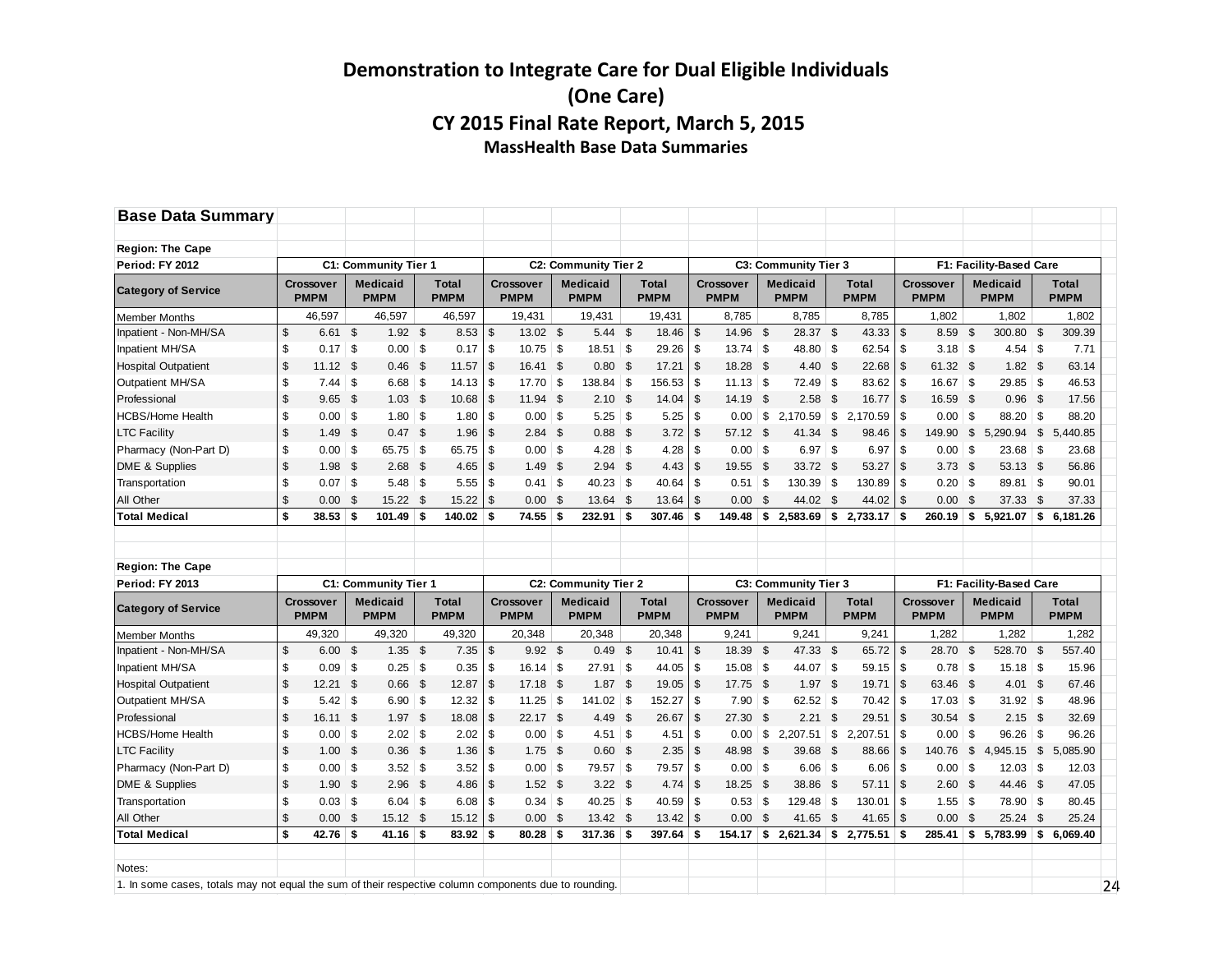| <b>Base Data Summary</b>                                                                              |                |                                 |          |                                |              |                             |                           |                                 |      |                                |     |                             |                |                                 |                |                                |              |                             |               |                          |               |                                |               |                             |
|-------------------------------------------------------------------------------------------------------|----------------|---------------------------------|----------|--------------------------------|--------------|-----------------------------|---------------------------|---------------------------------|------|--------------------------------|-----|-----------------------------|----------------|---------------------------------|----------------|--------------------------------|--------------|-----------------------------|---------------|--------------------------|---------------|--------------------------------|---------------|-----------------------------|
|                                                                                                       |                |                                 |          |                                |              |                             |                           |                                 |      |                                |     |                             |                |                                 |                |                                |              |                             |               |                          |               |                                |               |                             |
| <b>Region: Statewide</b>                                                                              |                |                                 |          |                                |              |                             |                           |                                 |      |                                |     |                             |                |                                 |                |                                |              |                             |               |                          |               |                                |               |                             |
| Period: FY 2012                                                                                       |                |                                 |          | C1: Community Tier 1           |              |                             |                           |                                 |      | C2: Community Tier 2           |     |                             |                |                                 |                | C3: Community Tier 3           |              |                             |               |                          |               | F1: Facility-Based Care        |               |                             |
| <b>Category of Service</b>                                                                            |                | <b>Crossover</b><br><b>PMPM</b> |          | <b>Medicaid</b><br><b>PMPM</b> |              | <b>Total</b><br><b>PMPM</b> |                           | <b>Crossover</b><br><b>PMPM</b> |      | <b>Medicaid</b><br><b>PMPM</b> |     | <b>Total</b><br><b>PMPM</b> |                | <b>Crossover</b><br><b>PMPM</b> |                | <b>Medicaid</b><br><b>PMPM</b> |              | <b>Total</b><br><b>PMPM</b> |               | Crossover<br><b>PMPM</b> |               | <b>Medicaid</b><br><b>PMPM</b> |               | <b>Total</b><br><b>PMPM</b> |
| <b>Member Months</b>                                                                                  |                | 661,461                         |          | 661,461                        |              | 661,461                     |                           | 228.051                         |      | 228.051                        |     | 228,051                     |                | 121.686                         |                | 121.686                        |              | 121.686                     |               | 19.703                   |               | 19.703                         |               | 19.703                      |
| Inpatient - Non-MH/SA                                                                                 | \$             | $5.13$ \$                       |          | 1.07                           | \$           | 6.20                        | $\sqrt[6]{\frac{1}{2}}$   | 10.95 \$                        |      | $5.82$ \$                      |     | 16.77                       | $\mathfrak{F}$ | 14.65 \$                        |                | 29.94 \$                       |              | 44.59                       | \$            | 24.01                    | \$            | 1,408.84                       | $\sqrt[6]{2}$ | 1,432.85                    |
| Inpatient MH/SA                                                                                       | \$             | $0.12$ \$                       |          | 0.05                           | $\vert$ \$   | 0.16                        | \$                        | $19.24$ \$                      |      | $17.56$ \$                     |     | 36.80                       | \$             | $14.78$ \$                      |                | 48.38 \$                       |              | 63.16                       | \$            | 12.77                    | \$            | $1,000.06$ \$                  |               | 1,012.83                    |
| <b>Hospital Outpatient</b>                                                                            | $$\mathbb{S}$$ | 14.46                           | \$       | 0.89                           | - \$         | 15.35                       | $\mathfrak{s}$            | 18.26 \$                        |      | $1.04$ \$                      |     | 19.30                       | \$             | 22.70 \$                        |                | $2.00\quad$ \$                 |              | 24.70                       | \$            | 51.72 \$                 |               | 2.06                           | \$            | 53.78                       |
| Outpatient MH/SA                                                                                      | \$             | $10.02$ \$                      |          | $6.16$ \ \$                    |              | 16.18                       | \$                        | $19.81$ \$                      |      | $141.42$ \$                    |     | 161.23                      | \$             | 14.57                           | \$             | $72.41$ \$                     |              | 86.98                       | \$            | 15.54                    | \$            | $35.64$ \$                     |               | 51.19                       |
| Professional                                                                                          | \$             | 8.81 \$                         |          | 2.80                           | - \$         | 11.61                       | $\mathfrak{s}$            | 10.30 <sup>5</sup>              |      | 10.56 \$                       |     | 20.86                       | \$             | 11.96                           | \$             | 5.95                           | $\mathbf{s}$ | 17.91                       | \$            | 15.38 \$                 |               | $2.83$ \$                      |               | 18.20                       |
| <b>HCBS/Home Health</b>                                                                               | \$             | $0.00$ \$                       |          | 3.25                           | $\vert$ \$   | 3.25                        | \$                        | $0.00$ \$                       |      | $8.14$ \ \$                    |     | 8.14                        | l \$           | 0.00                            | \$             | $2,013.65$ \$                  |              | 2.013.65                    | \$            | $0.00$ \$                |               | 83.59 \$                       |               | 83.59                       |
| <b>LTC Facility</b>                                                                                   | \$             | 0.76                            | <b>S</b> | 0.33                           | \$           | 1.09                        | $\boldsymbol{\mathsf{s}}$ | $1.63$ \$                       |      | 0.47 S                         |     | 2.10                        | l \$           | 34.27                           | $\mathfrak{S}$ | 28.57 \$                       |              | 62.84                       | \$            | 128.57                   | \$            | 4,029.89                       | \$            | 4,158.45                    |
| Pharmacy (Non-Part D)                                                                                 | \$             | $0.00$ \$                       |          |                                |              | 9.51                        | \$                        | $0.00$ \$                       |      | $5.11$ \\$                     |     | 5.11                        | <b>S</b>       | $0.00$ \$                       |                | $8.11$ \ \$                    |              | 8.11                        | \$            | $0.00$ \$                |               | $11.14$ \ \$                   |               | 11.14                       |
| DME & Supplies                                                                                        | \$             | $1.83$ \$                       |          | $2.83$ \$                      |              | 4.66                        | $\sqrt{2}$                | $1.45$ \$                       |      | $2.27$ \$                      |     | 3.72                        | \$             | 13.97 \$                        |                | 33.29 \$                       |              | 47.25                       | \$            | 6.21                     | \$            | 37.03 \$                       |               | 43.23                       |
| Transportation                                                                                        | \$             | $0.06$ \$                       |          | $3.91$ \\$                     |              | 3.97                        | \$                        | $0.23$ \$                       |      | $24.68$ \$                     |     | 24.91                       | - \$           | $0.28$ \$                       |                | 89.70 \$                       |              | 89.98                       | \$            | $0.75$ \$                |               | 58.73 \$                       |               | 59.48                       |
| All Other                                                                                             | \$             | 0.00                            | \$       | 11.91                          | \$           | 11.91                       | $\boldsymbol{\mathsf{s}}$ | $0.00$ \$                       |      | 14.26 \$                       |     | 14.26                       | $\mathbf{s}$   | 0.00                            | $\mathfrak{s}$ | 39.22                          | <b>S</b>     | 39.22                       | \$            | 0.00                     | \$            | 55.19                          | <b>S</b>      | 55.19                       |
| <b>Total Medical</b>                                                                                  | \$             | $41.18$ \$                      |          | $42.70$ \$                     |              | 83.89                       | \$                        | 81.87                           | \$   | 231.33                         | -\$ | 313.20                      | \$             | 127.17                          | \$             | 2,371.21                       | -\$          | 2,498.38                    | \$            | 254.94                   | \$            | 6,724.99                       | \$            | 6,979.93                    |
|                                                                                                       |                |                                 |          |                                |              |                             |                           |                                 |      |                                |     |                             |                |                                 |                |                                |              |                             |               |                          |               |                                |               |                             |
|                                                                                                       |                |                                 |          |                                |              |                             |                           |                                 |      |                                |     |                             |                |                                 |                |                                |              |                             |               |                          |               |                                |               |                             |
| <b>Region: Statewide</b>                                                                              |                |                                 |          |                                |              |                             |                           |                                 |      |                                |     |                             |                |                                 |                |                                |              |                             |               |                          |               |                                |               |                             |
| Period: FY 2013                                                                                       |                |                                 |          | C1: Community Tier 1           |              |                             |                           |                                 |      | <b>C2: Community Tier 2</b>    |     |                             |                |                                 |                | C3: Community Tier 3           |              |                             |               |                          |               | F1: Facility-Based Care        |               |                             |
| <b>Category of Service</b>                                                                            |                | Crossover<br><b>PMPM</b>        |          | <b>Medicaid</b><br><b>PMPM</b> |              | <b>Total</b><br><b>PMPM</b> |                           | <b>Crossover</b><br><b>PMPM</b> |      | <b>Medicaid</b><br><b>PMPM</b> |     | <b>Total</b><br><b>PMPM</b> |                | <b>Crossover</b><br><b>PMPM</b> |                | <b>Medicaid</b><br><b>PMPM</b> |              | <b>Total</b><br><b>PMPM</b> |               | Crossover<br><b>PMPM</b> |               | <b>Medicaid</b><br><b>PMPM</b> |               | Total<br><b>PMPM</b>        |
| <b>Member Months</b>                                                                                  |                | 691,105                         |          | 691,105                        |              | 691,105                     |                           | 234,201                         |      | 234,201                        |     | 234,201                     |                | 132,727                         |                | 132,727                        |              | 132,727                     |               | 16,712                   |               | 16,712                         |               | 16,712                      |
| Inpatient - Non-MH/SA                                                                                 | \$             | $4.71$ \$                       |          | $0.84$ \$                      |              | 5.55                        | $\mathsf{\$}$             | $10.10$ \$                      |      | $4.34$ \$                      |     | 14.44                       | \$             | 14.86                           | \$             | $31.31$ \$                     |              | 46.17                       | $\sqrt[6]{2}$ | 15.28                    | \$            | 1,337.72 \$                    |               | 1,353.00                    |
| Inpatient MH/SA                                                                                       | \$             | $0.13$ \$                       |          | $0.09$ \ \$                    |              | 0.22                        | \$                        | $21.32$ \$                      |      | $20.24$ \$                     |     | 41.56                       | - \$           | $13.90$ \$                      |                | $59.90$ \$                     |              | 73.79                       | \$            | 6.23                     | \$            | $1,153.38$ \$                  |               | 1,159.60                    |
| <b>Hospital Outpatient</b>                                                                            | \$             | 15.46                           | - \$     | 0.98                           | - \$         | 16.44                       | $\mathfrak{s}$            | 19.56 \$                        |      | $1.26$ \$                      |     | 20.82                       | $\mathbf{s}$   | 23.90                           | $\mathfrak{F}$ | 1.77S                          |              | 25.66                       | \$            | 45.32 \$                 |               | $1.27$ \$                      |               | 46.59                       |
| Outpatient MH/SA                                                                                      | \$             | $7.93$ \$                       |          | 6.01                           | $\mathsf{S}$ | 13.93                       | \$                        | $13.87$ \$                      |      | $141.69$ \$                    |     | 155.56                      | l \$           | 10.72                           | $\mathbf{s}$   | 69.00 \$                       |              | 79.72                       | \$            |                          |               | $32.13$ \$                     |               | 43.31                       |
| Professional                                                                                          | \$             | 14.91 \$                        |          | $3.20\ 5$                      |              | 18.11                       | $\boldsymbol{\mathsf{s}}$ | $20.26$ \$                      |      | 10.97 \$                       |     | 31.23                       | \$             | 24.31 \$                        |                | $4.65$ \$                      |              | 28.96                       | \$            | 29.23 \$                 |               | $2.88$ \$                      |               | 32.12                       |
| <b>HCBS/Home Health</b>                                                                               | \$             | $0.00$ \$                       |          | $3.02$ \$                      |              | 3.02                        | \$                        | $0.00$ \$                       |      | $7.83$ \$                      |     | 7.83                        | \$             | 0.00                            | \$             | $2,122.20$ \$                  |              | 2,122.20                    | \$            | $0.00$ \$                |               | 77.48 \$                       |               | 77.48                       |
| <b>LTC Facility</b>                                                                                   | \$             | $0.81$ \$                       |          | $0.27$ \$                      |              | 1.08                        | $\mathfrak{s}$            | $1.67$ \$                       |      | $0.74$ \$                      |     | 2.41                        | \$             | 29.85                           | - \$           | 26.55 \$                       |              | 56.40                       | \$            | 123.59                   | \$            | 4,138.16 \$                    |               | 4,261.75                    |
| Pharmacy (Non-Part D)                                                                                 | \$             | $0.00$ \$                       |          | 4.15                           | $\vert$ \$   | 4.15                        | \$                        | $0.00$ \$                       |      | $10.88$ \$                     |     | 10.88                       | <b>S</b>       | $0.00$ \$                       |                | $6.91$ \$                      |              | 6.91                        | \$            | $0.00$ \$                |               | $6.05$ \ \$                    |               | 6.05                        |
| DME & Supplies                                                                                        | \$             | 1.80                            | \$       | 3.27                           | - \$         | 5.07                        | $\boldsymbol{\mathsf{S}}$ | $1.31 \quad $$                  |      | $2.65$ \$                      |     | 3.96                        | $\mathbf{s}$   | 12.14                           | $\mathfrak{F}$ | 33.72 \$                       |              | 45.86                       | \$            | $3.13$ \$                |               | 30.09 \$                       |               | 33.22                       |
| Transportation                                                                                        | \$             | $0.06$ \$                       |          |                                |              | 4.39                        | \$                        | $0.19$ \$                       |      | $29.61$ \$                     |     | 29.79                       | - \$           | $0.36$ \$                       |                | $90.01$ \$                     |              | 90.37                       | \$            | $1.11$ \ \$              |               | 59.48 \$                       |               | 60.59                       |
| All Other                                                                                             | \$             | 0.00                            | - \$     | 12.52                          | \$           | 12.52                       | $\sqrt{3}$                | 0.00 <sup>5</sup>               |      | 17.48 \$                       |     | 17.48                       | \$             | 0.00                            | -\$            | 33.50                          | -\$          | 33.50                       | \$            | 0.00                     | $\mathsf{\$}$ | 45.31                          | \$            | 45.31                       |
| <b>Total Medical</b>                                                                                  | \$             | $45.80$ \$                      |          | $38.68$ \$                     |              | 84.48                       | \$                        | 88.28                           | - \$ | 247.68                         | -5  | 335.96                      | S              | 130.03                          | \$             | 2,479.51                       | -\$          | 2.609.54                    | \$            | 235.07                   | s.            | 6.883.95                       | ∣\$.          | 7.119.02                    |
|                                                                                                       |                |                                 |          |                                |              |                             |                           |                                 |      |                                |     |                             |                |                                 |                |                                |              |                             |               |                          |               |                                |               |                             |
| Notes:                                                                                                |                |                                 |          |                                |              |                             |                           |                                 |      |                                |     |                             |                |                                 |                |                                |              |                             |               |                          |               |                                |               |                             |
| 1. In some cases, totals may not equal the sum of their respective column components due to rounding. |                |                                 |          |                                |              |                             |                           |                                 |      |                                |     |                             |                |                                 |                |                                |              |                             |               |                          |               |                                |               |                             |